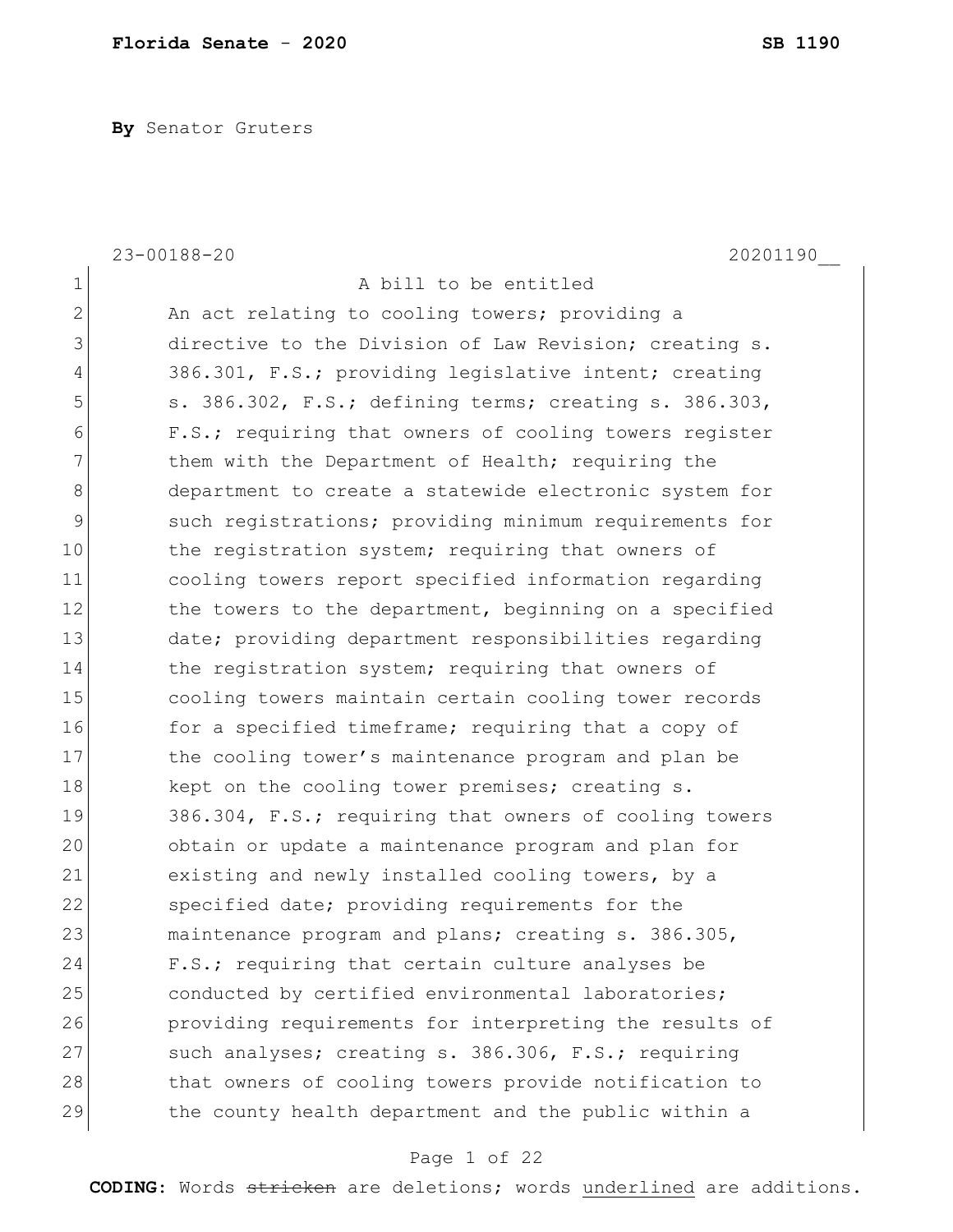|    | $23 - 00188 - 20$<br>20201190                          |
|----|--------------------------------------------------------|
| 30 | specified timeframe under specified circumstances;     |
| 31 | requiring county health departments to provide certain |
| 32 | notification to the department; requiring the county   |
| 33 | health department or, at its discretion, the           |
| 34 | department to determine the method of certain          |
| 35 | notifications; creating s. 386.307, F.S.; providing    |
| 36 | cooling tower disinfection standards; requiring that   |
| 37 | the person conducting the disinfection meet certain    |
| 38 | qualifications; specifying the types of products that  |
| 39 | may be used during a disinfection; providing cooling   |
| 40 | tower efficiency standards; creating s. 386.308, F.S.; |
| 41 | requiring that owners of cooling towers have their     |
| 42 | cooling towers inspected before initial startup and,   |
| 43 | thereafter, at specified intervals; providing          |
| 44 | inspection requirements; requiring that persons        |
| 45 | conducting inspections report deficiencies to the      |
| 46 | owner for corrective action; requiring initial and     |
| 47 | annual certification of cooling towers by a specified  |
| 48 | date; providing requirements for certification;        |
| 49 | requiring that all inspection findings, deficiencies,  |
| 50 | corrective actions, and certifications be reported to  |
| 51 | the department and maintained by the owner; creating   |
| 52 | s. 386.309, F.S.; authorizing the department or a      |
| 53 | county health department to require an owner to        |
| 54 | conduct a Legionella culture sampling and analysis     |
| 55 | under certain circumstances; authorizing an officer,   |
| 56 | employee, or agent of the department or county health  |
| 57 | department to enter a property to inspect a cooling    |
| 58 | tower; specifying that certain actions by the owner of |

# Page 2 of 22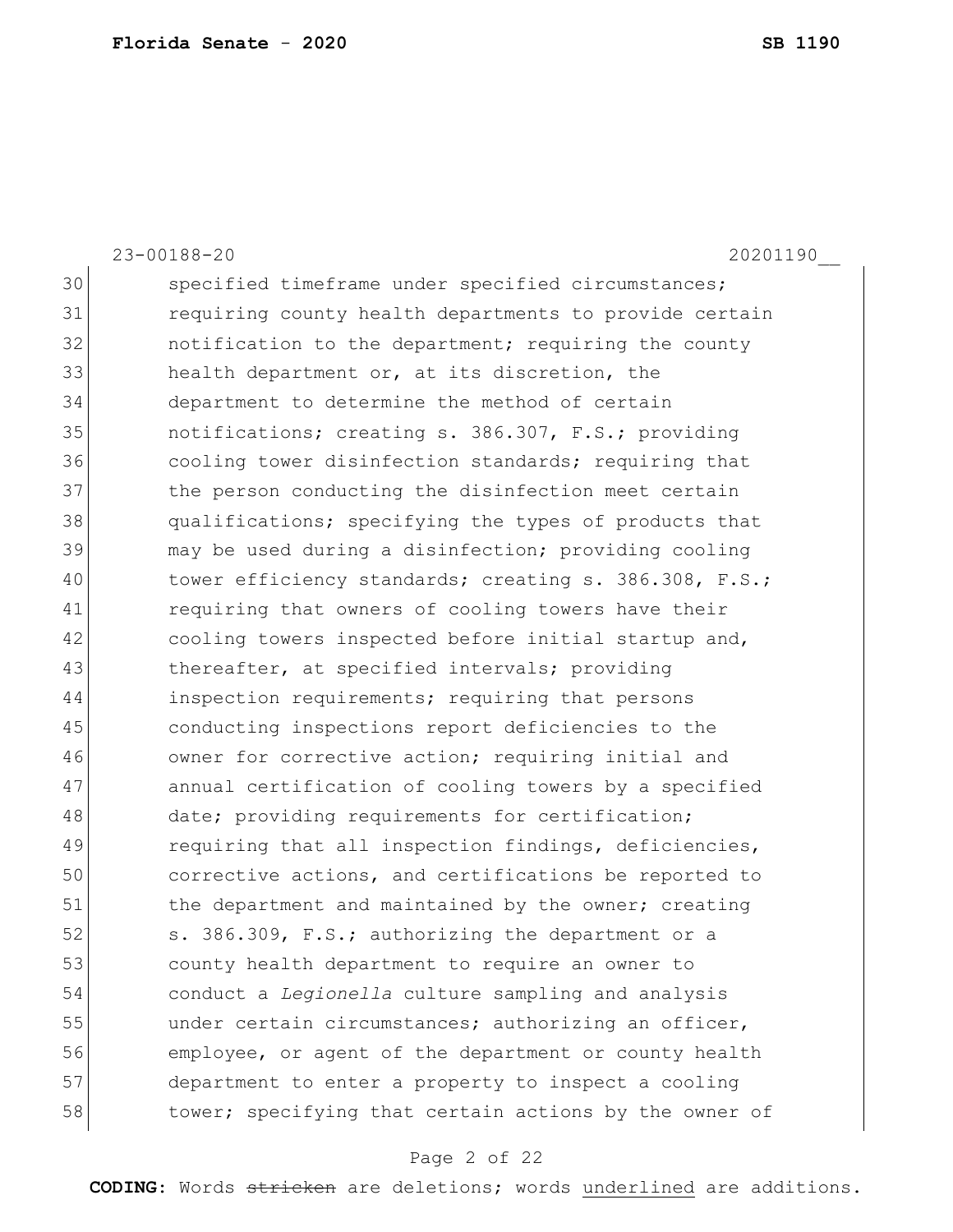|    | 23-00188-20<br>20201190                                         |
|----|-----------------------------------------------------------------|
| 59 | a cooling tower may constitute a nuisance; providing            |
| 60 | for civil and criminal penalties; requiring the State           |
| 61 | Surgeon General to submit a report to the Legislature           |
| 62 | by a specified date; providing requirements for the             |
| 63 | report; creating s. 386.3101, F.S.; authorizing county          |
| 64 | health departments or the department to issue waivers           |
| 65 | if the waiver does not present a danger to the public           |
| 66 | health; providing requirements for the waivers;                 |
| 67 | authorizing county health departments to issue                  |
| 68 | variances under certain circumstances for a specified           |
| 69 | period of time; providing for severability; providing           |
| 70 | an effective date.                                              |
| 71 |                                                                 |
| 72 | Be It Enacted by the Legislature of the State of Florida:       |
| 73 |                                                                 |
| 74 | Section 1. The Division of Law Revision is directed to          |
| 75 | create part III of chapter 386, Florida Statutes, consisting of |
| 76 | ss. 386.301-386.3101, Florida Statutes, to be entitled "Cooling |
| 77 | Towers."                                                        |
| 78 | Section 2. Section 386.301, Florida Statutes, is created to     |
| 79 | read:                                                           |
| 80 | 386.301 Legislative intent. The purpose of this part is to      |
| 81 | protect people from the health hazards of Legionella, a         |
| 82 | bacterium that is known to originate in improperly sanitized    |
| 83 | cooling towers.                                                 |
| 84 | Section 3. Section 386.302, Florida Statutes, is created to     |
| 85 | read:                                                           |
| 86 | 386.302 Definitions. - As used in this part, the term:          |
| 87 | "Bacteriological culture sampling and analysis" means<br>(1)    |
|    |                                                                 |

# Page 3 of 22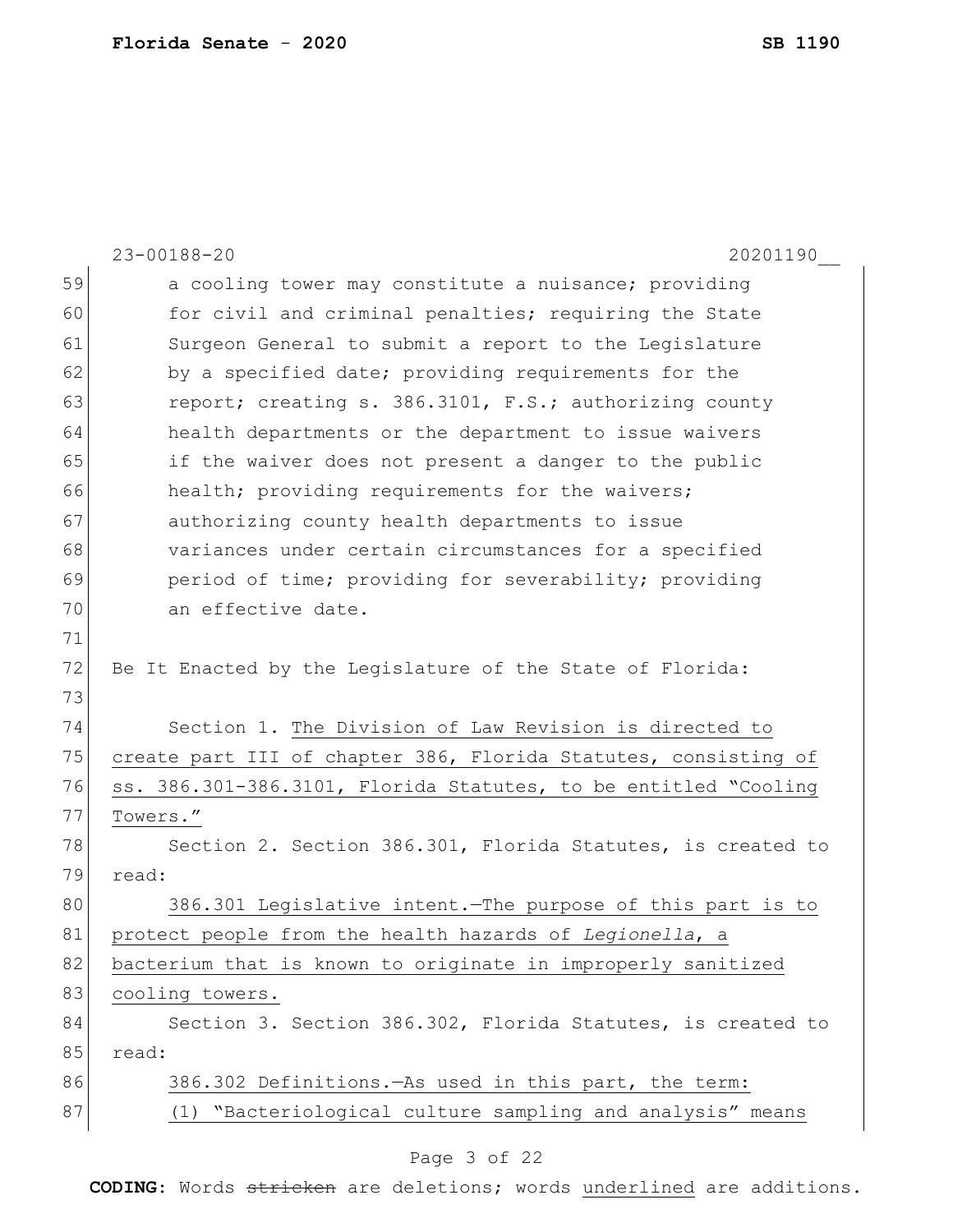|     | $23 - 00188 - 20$<br>20201190                                    |
|-----|------------------------------------------------------------------|
| 88  | the collection of a water sample for the purpose of measuring    |
| 89  | the live culture growth of aerobic bacterial populations using   |
| 90  | heterotrophic plate count, dip slides, or a similar method       |
| 91  | employed by the industry in accordance with the manufacturer's   |
| 92  | directions for use.                                              |
| 93  | (2) "Building," unless otherwise expressly indicated by the      |
| 94  | text, means all or part of a structure, premises, or lot which   |
| 95  | is used or is intended to support or shelter a use or occupancy. |
| 96  | (3) "Cleaning" means physical, mechanical, or other removal      |
| 97  | of biofilm, scale, debris, rust, other corrosion products,       |
| 98  | sludge, algae, and other potential sources of contamination.     |
| 99  | (4) "Compliance inspection" means the inspection, testing,       |
| 100 | and other activities that are required on a regular basis in     |
| 101 | accordance with s. 386.308.                                      |
| 102 | (5) "Cooling tower" means an evaporative condenser, a fluid      |
| 103 | cooler, or another wet cooling device that is capable of         |
| 104 | aerosolizing water; that contains or is part of a recirculated   |
| 105 | water system; and that is incorporated into a building's cooling |
| 106 | process, industrial process, refrigeration system, or energy     |
| 107 | production system.                                               |
| 108 | (6) "Cooling tower cells" means the smallest subdivisions        |
| 109 | of a tower which can function independently with regard to air   |
| 110 | and water flow. Each cell may have one or more fans and one or   |
| 111 | more distribution systems.                                       |
| 112 | (7) "Cooling tower water system" means one or more cooling       |
| 113 | towers and all of the recirculating water system components,     |
| 114 | process instruments, and appurtenances through which water flows |
| 115 | or comes into contact with chemical applicators, valves, pumps,  |
| 116 | condensers, heat exchangers, and other related components.       |
|     |                                                                  |

# Page 4 of 22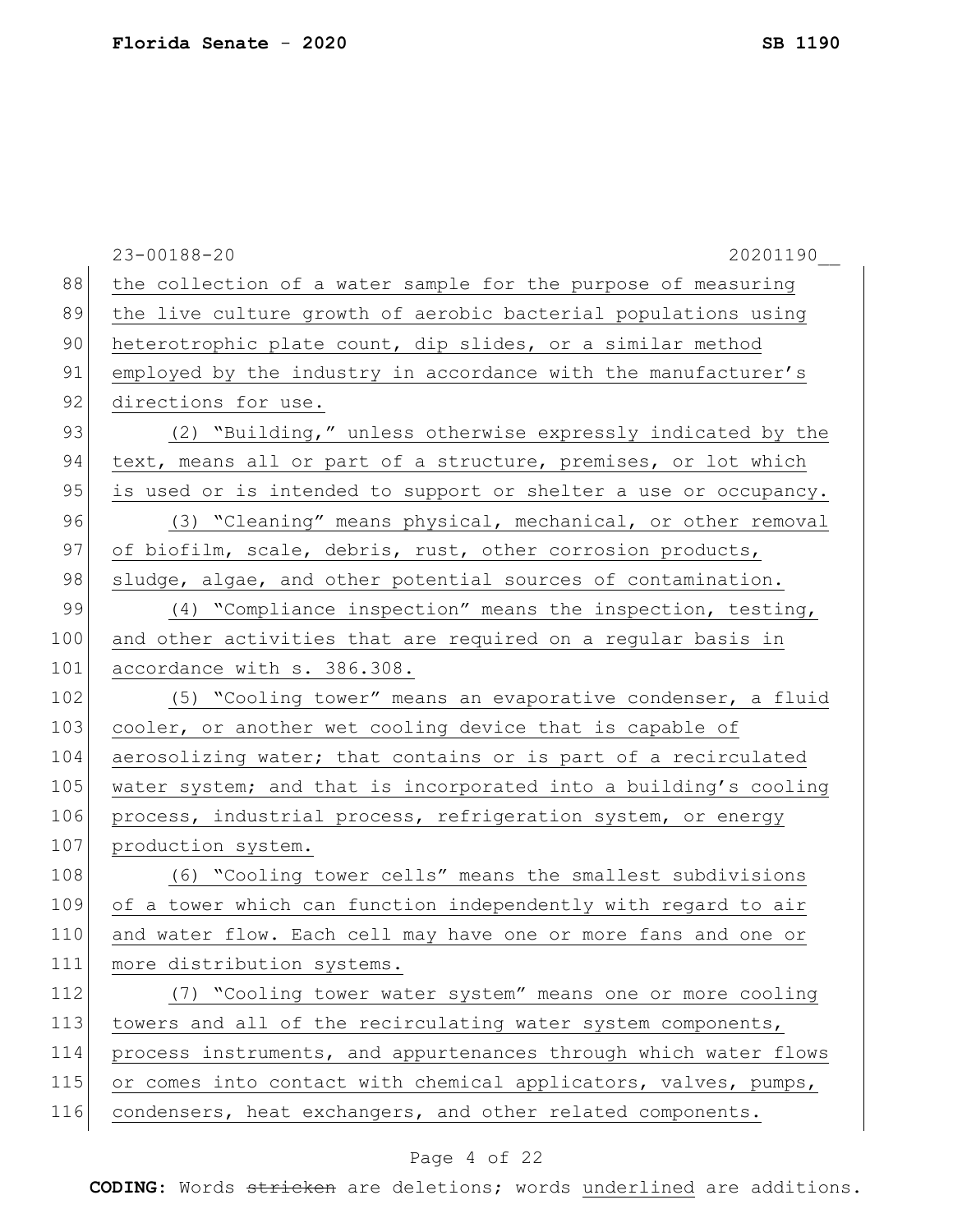|     | $23 - 00188 - 20$<br>20201190                                    |
|-----|------------------------------------------------------------------|
| 117 | (8) "Corrective action" means disinfection, cleaning,            |
| 118 | flushing, and other activities to remedy biofilm growth,         |
| 119 | Legionella proliferation, or other system mechanical problems    |
| 120 | identified through monitoring, inspections, or other means, as   |
| 121 | determined by the department.                                    |
| 122 | (9) "Cycles of concentration" means the ratio of make-up         |
| 123 | water volume to blowdown water volume which may be approximated  |
| 124 | from the ratio of the conductivity of the blowdown water to the  |
| 125 | conductivity of the make-up water.                               |
| 126 | (10) "Department" means the Department of Health.                |
| 127 | (11) "Dip slide" means a method to test for microorganisms       |
| 128 | which consists of a sterile culture medium affixed to a sterile  |
| 129 | slide that is dipped directly into the sampled liquid.           |
| 130 | (12) "Disinfection" means the use of one or more biocides        |
| 131 | at a defined concentration, under specified conditions, for an   |
| 132 | established period of time to kill or inactivate pathogenic      |
| 133 | microorganisms. The term does not include the cleaning of a      |
| 134 | cooling tower through the application of detergents, penetrants, |
| 135 | brushes or other tools, highly pressurized water, or any other   |
| 136 | method that does not involve the use of a pesticide or economic  |
| 137 | poison, as defined in s. 482.021(23); the use of a pesticide, as |
| 138 | defined in s. $487.021(49)$ ; or the use of a restricted-use     |
| 139 | pesticide, as defined in s. 487.021(58).                         |
| 140 | (13) "Drift eliminator" means a system of baffles that           |
| 141 | causes separation of entrained water designed to remove aerosols |
| 142 | from cooling tower exhaust.                                      |
| 143 | (14) "Heterotrophic plate count" means a measure of the          |
| 144 | concentration of microorganisms that require an external source  |
| 145 | of organic carbon for growth, including bacteria, yeasts, and    |
|     |                                                                  |

# Page 5 of 22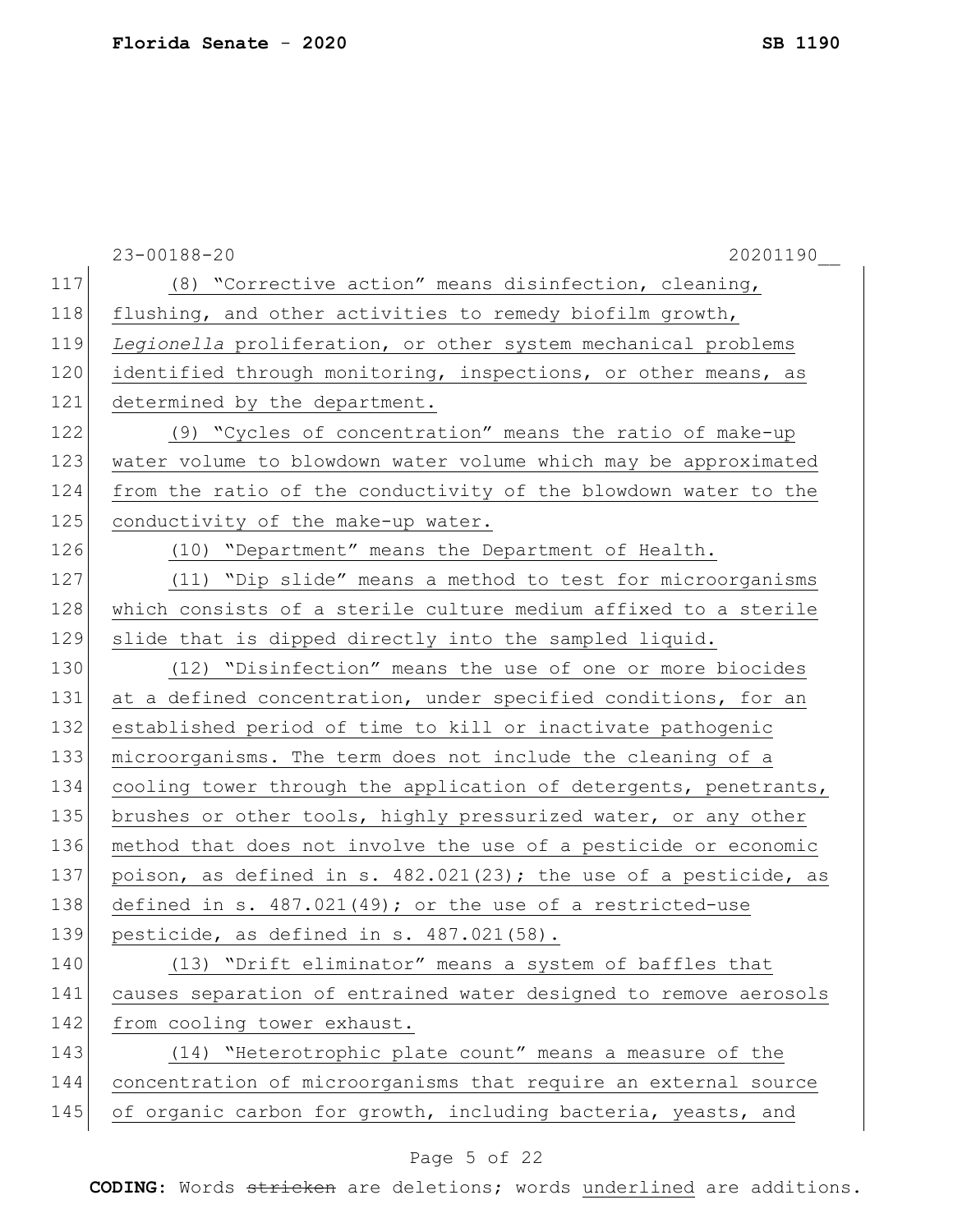|     | $23 - 00188 - 20$<br>20201190                                    |
|-----|------------------------------------------------------------------|
| 146 | mold, in water samples.                                          |
| 147 | (15) "Legionella" means the genus of bacteria that is            |
| 148 | ubiquitous in aqueous environments, including the recirculated   |
| 149 | water of cooling tower water systems that are not properly or    |
| 150 | regularly maintained.                                            |
| 151 | (16) "Legionella culture sampling and analysis" means the        |
| 152 | collection of a water sample for the measurement of the live     |
| 153 | culture of Legionella involving the use of specialized media and |
| 154 | laboratory methods for growth to determine the species and       |
| 155 | serogroup.                                                       |
| 156 | (17) "Maintenance program and plan" means a written              |
| 157 | document, developed by a qualified person, which specifies       |
| 158 | required monitoring, cleaning, disinfection, and other practices |
| 159 | for the prevention and control of Legionella growth in a cooling |
| 160 | tower water system, and is in accordance with sections 5, 6, and |
| 161 | 7.2 of ANSI/ASHRAE Standard 188-2018, Legionellosis: Risk        |
| 162 | Management for Building Water Systems and the manufacturer's     |
| 163 | instructions.                                                    |
| 164 | (18) "Owner" means all of the following:                         |
| 165 | (a) A person, agent, firm, partnership, corporation, or          |
| 166 | other legal entity that has a legal or equitable interest in, or |
| 167 | control of, a cooling tower or the premises of the cooling       |
| 168 | tower.                                                           |
| 169 | (b) The legal owner of the building.                             |
| 170 | (c) A tenant, if the tenant:                                     |
| 171 | 1. Owns a cooling tower that services the tenant's leased        |
| 172 | premises; or                                                     |
| 173 | 2. Does not own the cooling tower but has a lease or             |
| 174 | contractual arrangement to maintain the cooling tower.           |

# Page 6 of 22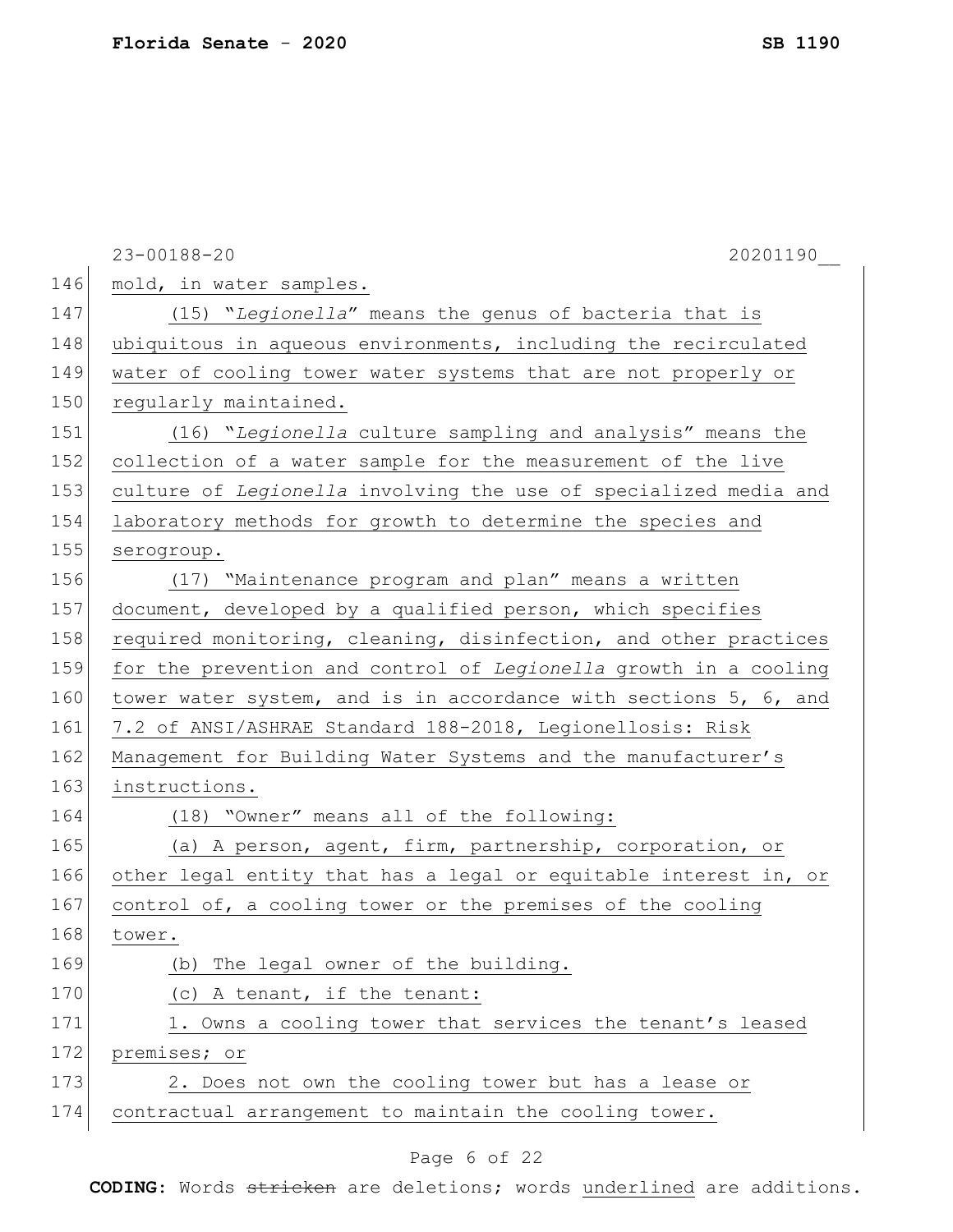|     | $23 - 00188 - 20$<br>20201190                                    |
|-----|------------------------------------------------------------------|
| 175 | (19) "Qualified person" means a professional engineer            |
| 176 | licensed and registered in this state; a certified industrial    |
| 177 | hygienist; a certified water technologist; a professional with   |
| 178 | training and experience in developing management plans and       |
| 179 | performing inspections in accordance with industry protocols,    |
| 180 | including, but not limited to, NSF Protocol 453-2017: Cooling    |
| 181 | Towers - Treatment, Operation, and Maintenance to Prevent        |
| 182 | Legionellosis; or an environmental consultant who has at least 2 |
| 183 | years of operational experience in water management planning and |
| 184 | operation.                                                       |
| 185 | Section 4. Section 386.303, Florida Statutes, is created to      |
| 186 | read:                                                            |
| 187 | 386.303 Registration; reporting; recordkeeping.-                 |
| 188 | (1) REGISTRATION.-Before initial operation, and upon any         |
| 189 | change in ownership, the owner of a cooling tower shall register |
| 190 | each of his or her cooling tower water systems with the          |
| 191 | department using a statewide electronic system designated by the |
| 192 | department. The registration system must require, at a minimum,  |
| 193 | all of the following information:                                |
| 194 | The street address of the building at which the cooling<br>(a)   |
| 195 | tower is located.                                                |
| 196 | (b) The name, address, telephone number, and e-mail address      |
| 197 | of each cooling tower owner.                                     |
| 198 | The total number of cooling towers in the system.<br>(C)         |
| 199 | The name of the manufacturer of the cooling tower.<br>(d)        |
| 200 | The model number of the cooling tower.<br>(e)                    |
| 201 | (f)<br>The specific unit serial number of the cooling tower,     |
| 202 | if available.                                                    |
| 203 | (g) The cooling capacity of the cooling tower.                   |

# Page 7 of 22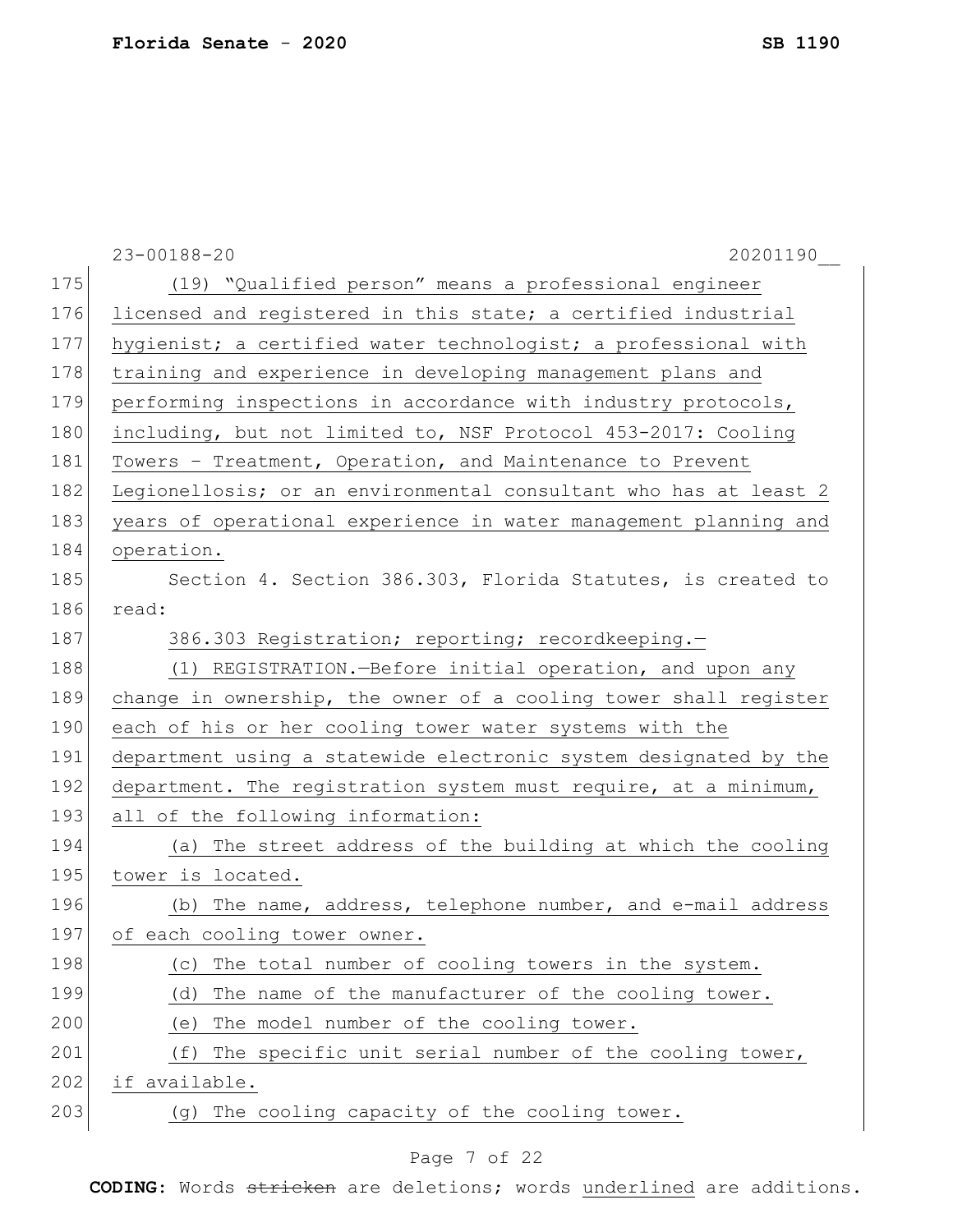|     | $23 - 00188 - 20$<br>20201190                                    |
|-----|------------------------------------------------------------------|
| 204 | (h) The cooling tower water system volume, inclusive of any      |
| 205 | piping, basin, or sump.                                          |
| 206 | (i) The intended use of the cooling tower.                       |
| 207 | (j) Whether systematic disinfection in accordance with s.        |
| 208 | 386.307 is maintained, manually, through timed injection, or     |
| 209 | through continuous delivery.                                     |
| 210 | (k) Whether maintenance is performed by an employee, a           |
| 211 | contractor, or another party.                                    |
| 212 | (1) The year the cooling tower was placed into service.          |
| 213 | $(2)$ REPORTING.                                                 |
| 214 | (a) Beginning July 1, 2020, a cooling tower owner shall          |
| 215 | report through the statewide electronic system all of the        |
| 216 | following information to the department at least every 90 days   |
| 217 | while the cooling tower is in use:                               |
| 218 | 1. The date of the last bacteriological culture sample           |
| 219 | collection, the results of the analysis, and the designated due  |
| 220 | date of any remedial action that is required pursuant to s.      |
| 221 | $386.304(2)(a)$ .                                                |
| 222 | 2. The date of the last Legionella culture sample                |
| 223 | collection, the results of the sample analysis, and the date     |
| 224 | that any remedial action was taken as required by s.             |
| 225 | $386.304(2)(b)-(e)$ .                                            |
| 226 | 3. The date of the last compliance inspection performed          |
| 227 | pursuant to s. 386.308 and the resulting standardized inspection |
| 228 | report.                                                          |
| 229 | 4. The date of the lowest daily cycles of concentration          |
| 230 | recorded, and the target number of cycles.                       |
| 231 | 5. The average daily make-up water volume and blowdown           |
| 232 | water volume.                                                    |
|     |                                                                  |

# Page 8 of 22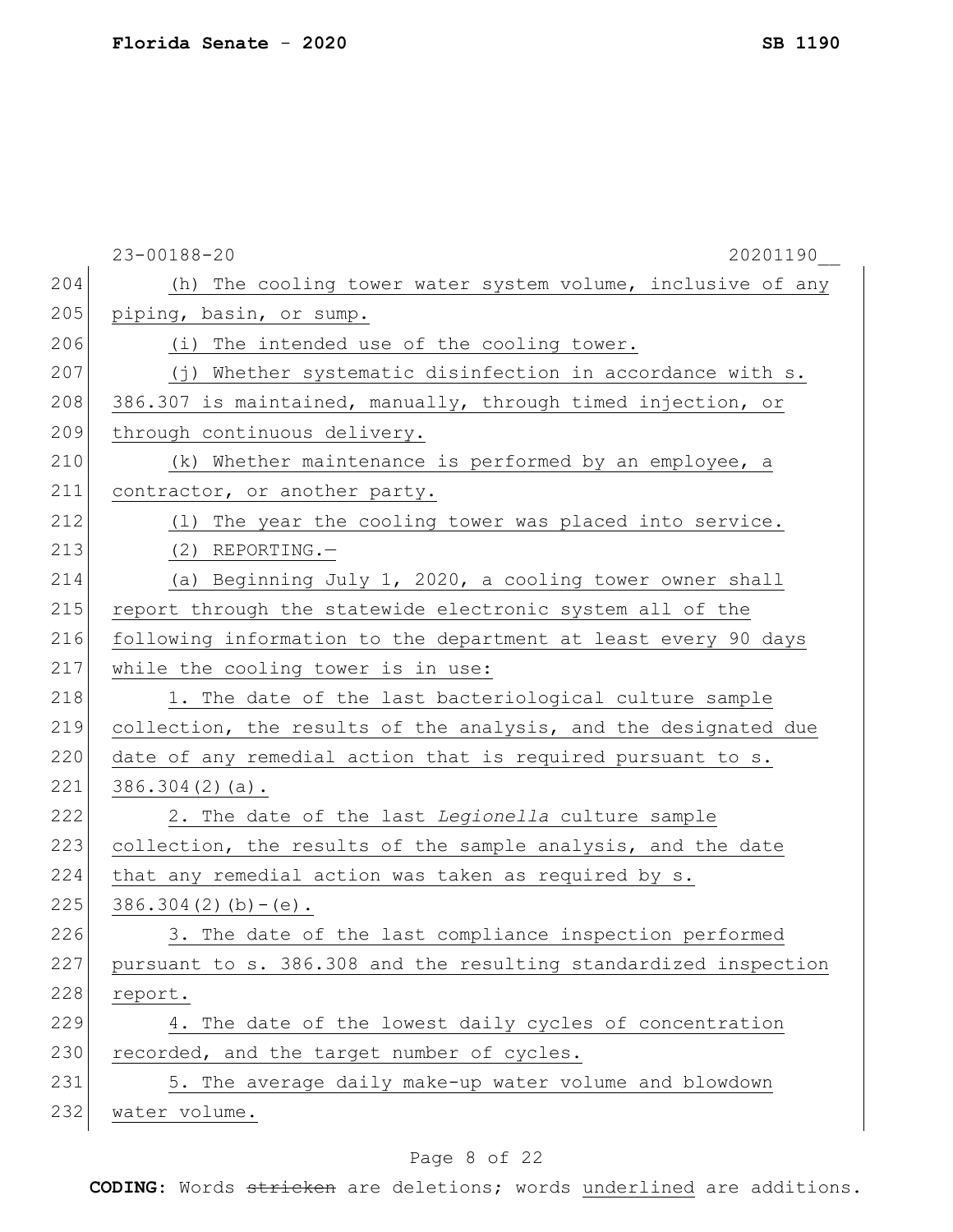| 233<br>6. The percentage of make-up water that is delivered to the<br>234<br>cooling tower versus the blowdown water volume.<br>235<br>7. The date of most recent certification pursuant to s.<br>236<br>386.308.<br>237<br>8. The date of removal or permanent discontinuation of use<br>238<br>of the cooling tower, if applicable.<br>239<br>9. Any other information deemed necessary by the<br>240<br>department.<br>241<br>(b) If a landlord and a tenant are considered to be owners<br>of a cooling tower, as defined in s. 386.302, only one of the<br>242<br>243<br>parties is required to register the cooling tower. However, both<br>244<br>parties are responsible for ensuring that registration and<br>245<br>reporting are completed as required by this part.<br>246<br>(3) STATEWIDE SYSTEM.-<br>247<br>(a) The department shall make the data in the statewide<br>248<br>electronic system:<br>249<br>1. Publicly available, as appropriate.<br>250<br>2. Fully accessible to and searchable by county health<br>251<br>departments.<br>252<br>(b) This part does not prohibit a county health department<br>253<br>from requiring registration with and reporting to a county<br>254<br>system or collecting fees associated with the administration of<br>255<br>such a system.<br>256<br>(c) The department shall provide owners with a mobile data<br>257<br>collection platform that is compatible with Android and Apple<br>258<br>devices and that electronically collects, and allows owners to<br>259<br>electronically submit, the information required by this part.<br>260<br>(4) RECORDKEEPING. - A cooling tower owner shall:<br>261<br>(a) Maintain for at least 3 years all of the following | $23 - 00188 - 20$<br>20201190 |
|----------------------------------------------------------------------------------------------------------------------------------------------------------------------------------------------------------------------------------------------------------------------------------------------------------------------------------------------------------------------------------------------------------------------------------------------------------------------------------------------------------------------------------------------------------------------------------------------------------------------------------------------------------------------------------------------------------------------------------------------------------------------------------------------------------------------------------------------------------------------------------------------------------------------------------------------------------------------------------------------------------------------------------------------------------------------------------------------------------------------------------------------------------------------------------------------------------------------------------------------------------------------------------------------------------------------------------------------------------------------------------------------------------------------------------------------------------------------------------------------------------------------------------------------------------------------------------------------------------------------------------------------------------------------------------------------------------------------------------|-------------------------------|
|                                                                                                                                                                                                                                                                                                                                                                                                                                                                                                                                                                                                                                                                                                                                                                                                                                                                                                                                                                                                                                                                                                                                                                                                                                                                                                                                                                                                                                                                                                                                                                                                                                                                                                                                  |                               |
|                                                                                                                                                                                                                                                                                                                                                                                                                                                                                                                                                                                                                                                                                                                                                                                                                                                                                                                                                                                                                                                                                                                                                                                                                                                                                                                                                                                                                                                                                                                                                                                                                                                                                                                                  |                               |
|                                                                                                                                                                                                                                                                                                                                                                                                                                                                                                                                                                                                                                                                                                                                                                                                                                                                                                                                                                                                                                                                                                                                                                                                                                                                                                                                                                                                                                                                                                                                                                                                                                                                                                                                  |                               |
|                                                                                                                                                                                                                                                                                                                                                                                                                                                                                                                                                                                                                                                                                                                                                                                                                                                                                                                                                                                                                                                                                                                                                                                                                                                                                                                                                                                                                                                                                                                                                                                                                                                                                                                                  |                               |
|                                                                                                                                                                                                                                                                                                                                                                                                                                                                                                                                                                                                                                                                                                                                                                                                                                                                                                                                                                                                                                                                                                                                                                                                                                                                                                                                                                                                                                                                                                                                                                                                                                                                                                                                  |                               |
|                                                                                                                                                                                                                                                                                                                                                                                                                                                                                                                                                                                                                                                                                                                                                                                                                                                                                                                                                                                                                                                                                                                                                                                                                                                                                                                                                                                                                                                                                                                                                                                                                                                                                                                                  |                               |
|                                                                                                                                                                                                                                                                                                                                                                                                                                                                                                                                                                                                                                                                                                                                                                                                                                                                                                                                                                                                                                                                                                                                                                                                                                                                                                                                                                                                                                                                                                                                                                                                                                                                                                                                  |                               |
|                                                                                                                                                                                                                                                                                                                                                                                                                                                                                                                                                                                                                                                                                                                                                                                                                                                                                                                                                                                                                                                                                                                                                                                                                                                                                                                                                                                                                                                                                                                                                                                                                                                                                                                                  |                               |
|                                                                                                                                                                                                                                                                                                                                                                                                                                                                                                                                                                                                                                                                                                                                                                                                                                                                                                                                                                                                                                                                                                                                                                                                                                                                                                                                                                                                                                                                                                                                                                                                                                                                                                                                  |                               |
|                                                                                                                                                                                                                                                                                                                                                                                                                                                                                                                                                                                                                                                                                                                                                                                                                                                                                                                                                                                                                                                                                                                                                                                                                                                                                                                                                                                                                                                                                                                                                                                                                                                                                                                                  |                               |
|                                                                                                                                                                                                                                                                                                                                                                                                                                                                                                                                                                                                                                                                                                                                                                                                                                                                                                                                                                                                                                                                                                                                                                                                                                                                                                                                                                                                                                                                                                                                                                                                                                                                                                                                  |                               |
|                                                                                                                                                                                                                                                                                                                                                                                                                                                                                                                                                                                                                                                                                                                                                                                                                                                                                                                                                                                                                                                                                                                                                                                                                                                                                                                                                                                                                                                                                                                                                                                                                                                                                                                                  |                               |
|                                                                                                                                                                                                                                                                                                                                                                                                                                                                                                                                                                                                                                                                                                                                                                                                                                                                                                                                                                                                                                                                                                                                                                                                                                                                                                                                                                                                                                                                                                                                                                                                                                                                                                                                  |                               |
|                                                                                                                                                                                                                                                                                                                                                                                                                                                                                                                                                                                                                                                                                                                                                                                                                                                                                                                                                                                                                                                                                                                                                                                                                                                                                                                                                                                                                                                                                                                                                                                                                                                                                                                                  |                               |
|                                                                                                                                                                                                                                                                                                                                                                                                                                                                                                                                                                                                                                                                                                                                                                                                                                                                                                                                                                                                                                                                                                                                                                                                                                                                                                                                                                                                                                                                                                                                                                                                                                                                                                                                  |                               |
|                                                                                                                                                                                                                                                                                                                                                                                                                                                                                                                                                                                                                                                                                                                                                                                                                                                                                                                                                                                                                                                                                                                                                                                                                                                                                                                                                                                                                                                                                                                                                                                                                                                                                                                                  |                               |
|                                                                                                                                                                                                                                                                                                                                                                                                                                                                                                                                                                                                                                                                                                                                                                                                                                                                                                                                                                                                                                                                                                                                                                                                                                                                                                                                                                                                                                                                                                                                                                                                                                                                                                                                  |                               |
|                                                                                                                                                                                                                                                                                                                                                                                                                                                                                                                                                                                                                                                                                                                                                                                                                                                                                                                                                                                                                                                                                                                                                                                                                                                                                                                                                                                                                                                                                                                                                                                                                                                                                                                                  |                               |
|                                                                                                                                                                                                                                                                                                                                                                                                                                                                                                                                                                                                                                                                                                                                                                                                                                                                                                                                                                                                                                                                                                                                                                                                                                                                                                                                                                                                                                                                                                                                                                                                                                                                                                                                  |                               |
|                                                                                                                                                                                                                                                                                                                                                                                                                                                                                                                                                                                                                                                                                                                                                                                                                                                                                                                                                                                                                                                                                                                                                                                                                                                                                                                                                                                                                                                                                                                                                                                                                                                                                                                                  |                               |
|                                                                                                                                                                                                                                                                                                                                                                                                                                                                                                                                                                                                                                                                                                                                                                                                                                                                                                                                                                                                                                                                                                                                                                                                                                                                                                                                                                                                                                                                                                                                                                                                                                                                                                                                  |                               |
|                                                                                                                                                                                                                                                                                                                                                                                                                                                                                                                                                                                                                                                                                                                                                                                                                                                                                                                                                                                                                                                                                                                                                                                                                                                                                                                                                                                                                                                                                                                                                                                                                                                                                                                                  |                               |
|                                                                                                                                                                                                                                                                                                                                                                                                                                                                                                                                                                                                                                                                                                                                                                                                                                                                                                                                                                                                                                                                                                                                                                                                                                                                                                                                                                                                                                                                                                                                                                                                                                                                                                                                  |                               |
|                                                                                                                                                                                                                                                                                                                                                                                                                                                                                                                                                                                                                                                                                                                                                                                                                                                                                                                                                                                                                                                                                                                                                                                                                                                                                                                                                                                                                                                                                                                                                                                                                                                                                                                                  |                               |
|                                                                                                                                                                                                                                                                                                                                                                                                                                                                                                                                                                                                                                                                                                                                                                                                                                                                                                                                                                                                                                                                                                                                                                                                                                                                                                                                                                                                                                                                                                                                                                                                                                                                                                                                  |                               |
|                                                                                                                                                                                                                                                                                                                                                                                                                                                                                                                                                                                                                                                                                                                                                                                                                                                                                                                                                                                                                                                                                                                                                                                                                                                                                                                                                                                                                                                                                                                                                                                                                                                                                                                                  |                               |
|                                                                                                                                                                                                                                                                                                                                                                                                                                                                                                                                                                                                                                                                                                                                                                                                                                                                                                                                                                                                                                                                                                                                                                                                                                                                                                                                                                                                                                                                                                                                                                                                                                                                                                                                  |                               |
|                                                                                                                                                                                                                                                                                                                                                                                                                                                                                                                                                                                                                                                                                                                                                                                                                                                                                                                                                                                                                                                                                                                                                                                                                                                                                                                                                                                                                                                                                                                                                                                                                                                                                                                                  |                               |
|                                                                                                                                                                                                                                                                                                                                                                                                                                                                                                                                                                                                                                                                                                                                                                                                                                                                                                                                                                                                                                                                                                                                                                                                                                                                                                                                                                                                                                                                                                                                                                                                                                                                                                                                  |                               |

# Page 9 of 22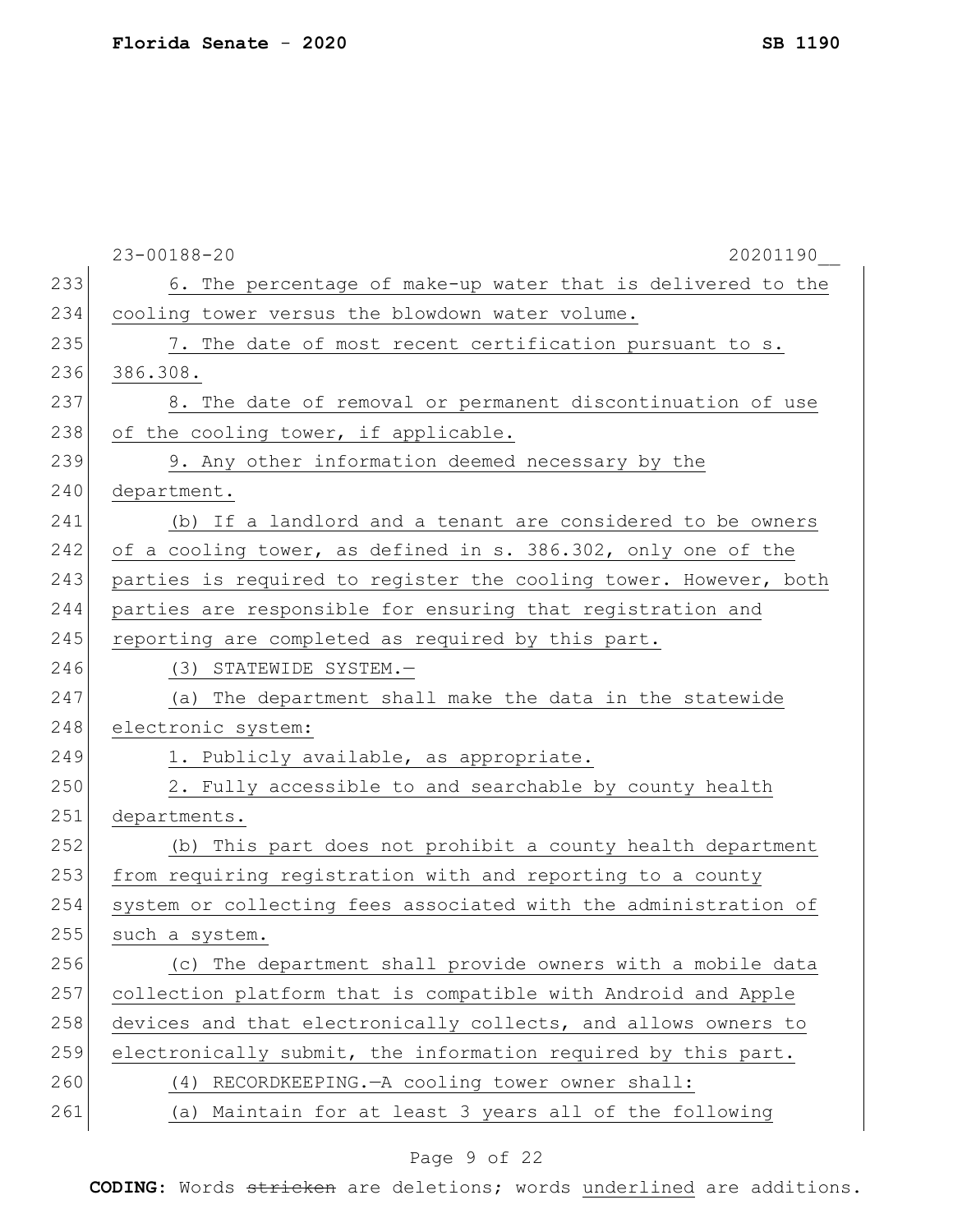|     | $23 - 00188 - 20$<br>20201190                                   |
|-----|-----------------------------------------------------------------|
| 262 | records:                                                        |
| 263 | 1. Required sampling and analyses.                              |
| 264 | 2. Disinfection schedules and applications.                     |
| 265 | 3. Inspection findings, deficiencies, and corrective            |
| 266 | actions.                                                        |
| 267 | 4. Required certifications.                                     |
| 268 | (b) Maintain on the premises of the cooling tower a copy of     |
| 269 | the current maintenance program and plan required by this part. |
| 270 | (c) Make the records and plan required under this               |
| 271 | subsection immediately available to the department or county    |
| 272 | health department upon request.                                 |
| 273 | Section 5. Section 386.304, Florida Statutes, is created to     |
| 274 | read:                                                           |
| 275 | 386.304 Maintenance program and plan.-                          |
| 276 | (1) The owner of a cooling tower shall:                         |
| 277 | (a) By September 1, 2020, develop or update a maintenance       |
| 278 | program and plan for each existing cooling tower which must be  |
| 279 | consistent with section 7.2 of ANSI/ASHRAE Standard 188-2018,   |
| 280 | Legionellosis: Risk Management for Building Water Systems.      |
| 281 | (b) After September 1, 2020, maintain such a maintenance        |
| 282 | program and plan for each newly installed cooling tower.        |
| 283 | (2) The maintenance program and plan must include all of        |
| 284 | the following elements:                                         |
| 285 | (a) A schedule for routine bacteriological culture sampling     |
| 286 | and analysis to assess microbiological activity. The sampling   |
| 287 | and analysis must be conducted at intervals of not more than 7  |
| 288 | days while the cooling tower is in use and must require         |
| 289 | additional bacteriological culture sampling and analysis, as    |
| 290 | needed, to validate process adjustments.                        |
|     |                                                                 |

# Page 10 of 22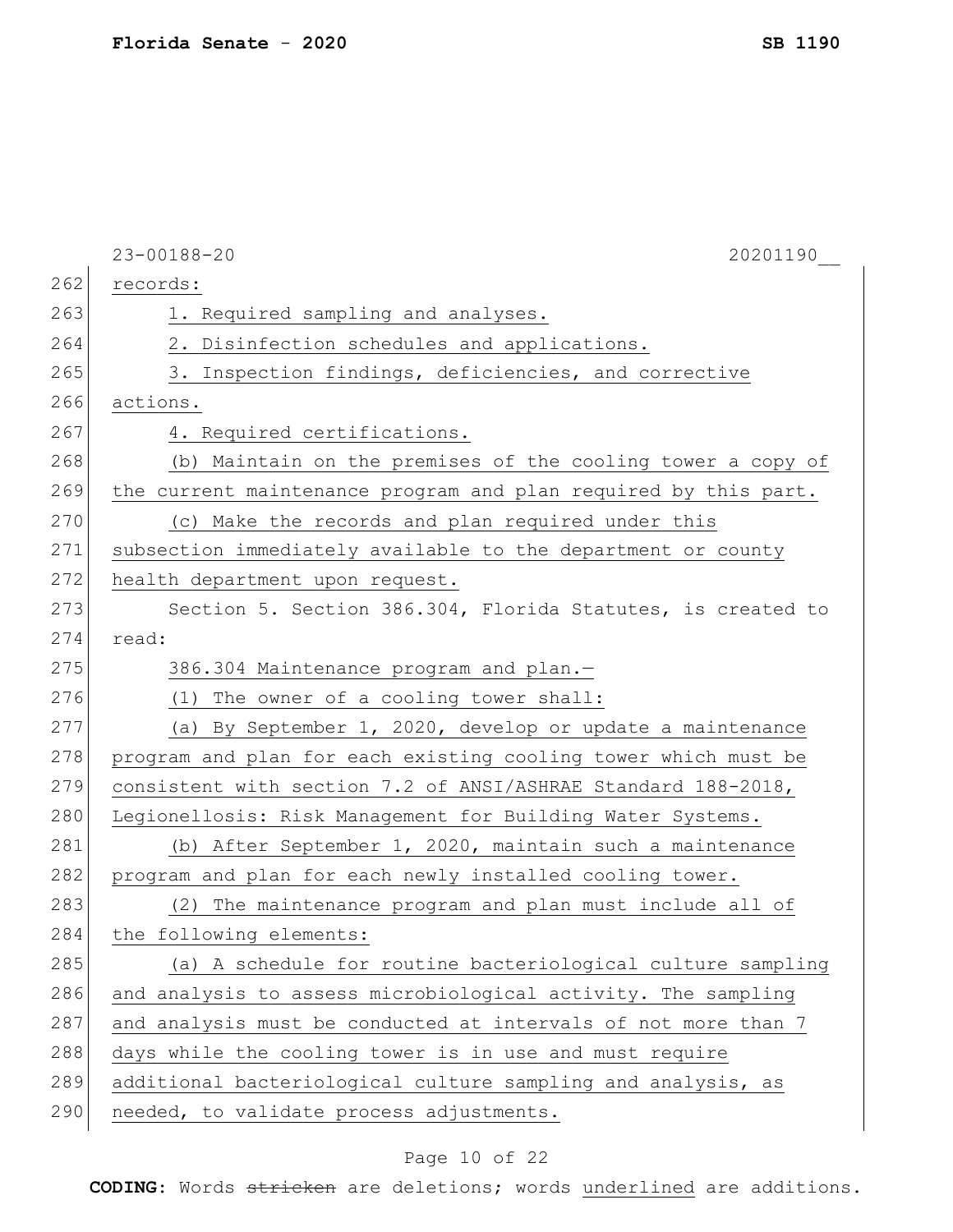|     | $23 - 00188 - 20$<br>20201190                                    |
|-----|------------------------------------------------------------------|
| 291 | (b) A schedule for routine Legionella culture sampling and       |
| 292 | analysis within 14 days after startup and, thereafter, while the |
| 293 | cooling tower is in use, at monthly intervals. Cooling towers in |
| 294 | use year-round must conduct sampling and analysis at intervals   |
| 295 | of not more than 30 days and within 2 weeks after startup        |
| 296 | following maintenance.                                           |
| 297 | (c) A procedure for achieving water efficiency by                |
| 298 | maintaining a minimum of eight cycles of concentration using     |
| 299 | automatic conductivity control or for estimating the percentage  |
| 300 | of water savings through the installation of water meters on     |
| 301 | make-up and blowdown lines.                                      |
| 302 | (d) A requirement that, in addition to development of the        |
| 303 | routine Legionella culture sampling and analysis schedule        |
| 304 | required by paragraph (b), immediate Legionella culture sampling |
| 305 | and analysis be conducted in the event of any of the following:  |
| 306 | 1. A mechanical breakdown of the cooling tower water system      |
| 307 | for more than 72 hours.                                          |
| 308 | 2. A power failure affecting the cooling tower water system      |
| 309 | for more than 72 hours.                                          |
| 310 | 3. A loss of biocide treatment of the cooling tower water        |
| 311 | system for more than 72 hours.                                   |
| 312 | 4. Failure of conductivity control or any other control          |
| 313 | methods for more than 72 hours.                                  |
| 314 | 5. A determination by the department or a county health          |
| 315 | department that one or more cases of legionellosis are or may be |
| 316 | associated with the cooling tower, based on epidemiologic data   |
|     |                                                                  |
| 317 | or laboratory testing.                                           |
| 318 | 6. Any other conditions specified by the department or a         |

# Page 11 of 22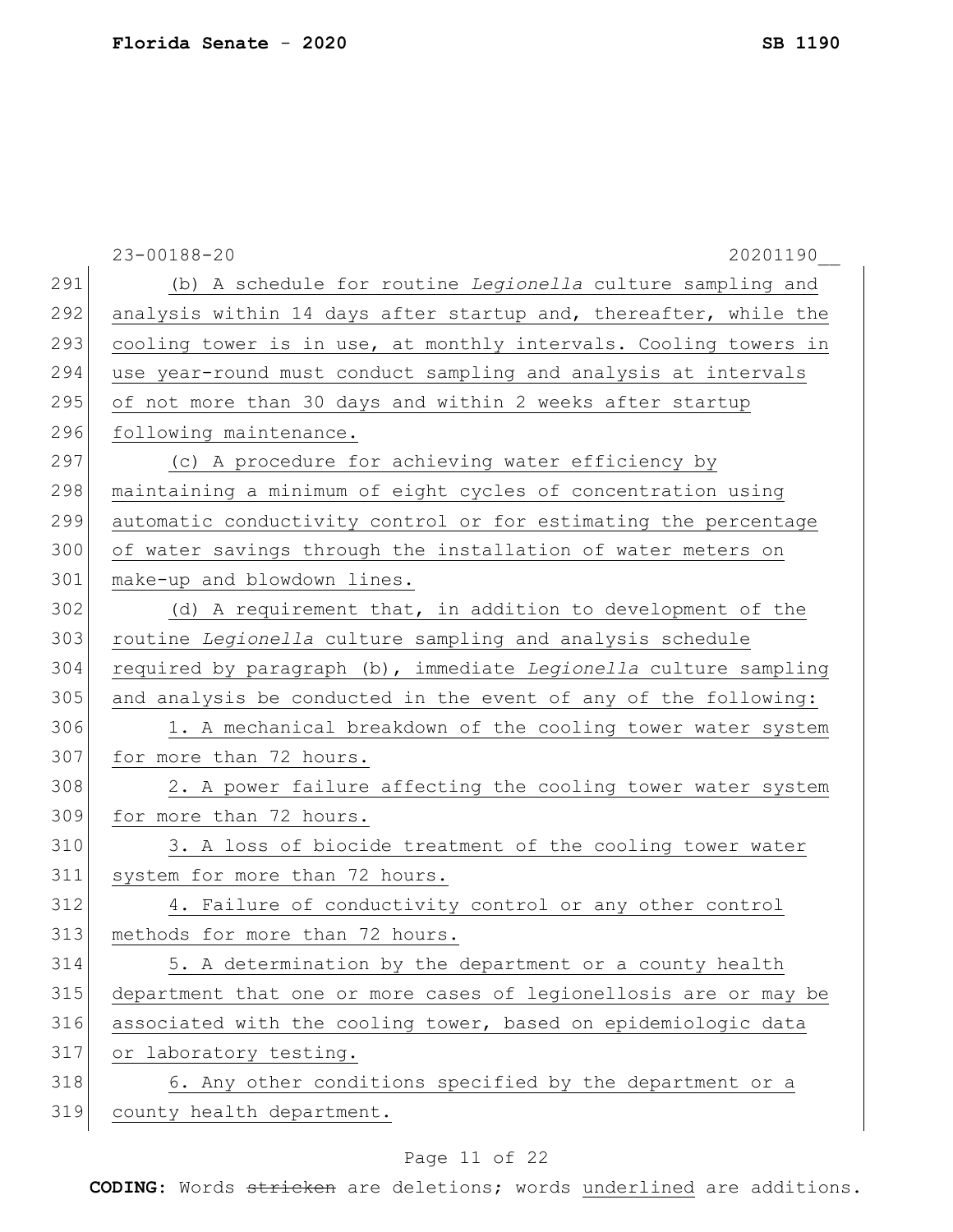|     | $23 - 00188 - 20$<br>20201190                                    |
|-----|------------------------------------------------------------------|
| 320 | (e) A requirement that an owner take immediate and               |
| 321 | appropriate action, including remedial action, in response to a  |
| 322 | bacteriological or Legionella culture analysis. For              |
| 323 | bacteriological analysis results, the response must include, but |
| 324 | need not be limited to, taking action as required by s.          |
| 325 | 386.305(2). For Legionella culture analysis results, the         |
| 326 | response must include, but need not be limited to, taking action |
| 327 | as required by s. 386.305(3) and contacting the county health    |
| 328 | department as required by s. 386.306.                            |
| 329 | (f) A requirement that any Legionella culture analyses be        |
| 330 | performed pursuant to s. 386.305(1).                             |
| 331 | (g) A shutdown and disinfection plan for removing or             |
| 332 | permanently discontinuing use of a cooling tower.                |
| 333 | (h) Requirements for treatment and manual or automated           |
| 334 | flushing of any piping, basin, sump, or wetted surface during    |
| 335 | idle conditions.                                                 |
| 336 | Section 6. Section 386.305, Florida Statutes, is created to      |
| 337 | read:                                                            |
| 338 | 386.305 Culture analyses.-                                       |
| 339 | (1) LABORATORY REQUIREMENTS. - A culture analysis must be        |
| 340 | performed by an environmental laboratory certified pursuant to   |
| 341 | s. 403.0625 which is approved to perform such an analysis.       |
| 342 | (2) INTERPRETATION OF BACTERIOLOGICAL ANALYSIS RESULTS FROM      |
| 343 | COOLING TOWERS.-                                                 |
| 344 | (a) Level 1.-Samples with a culture result that is less          |
| 345 | than 10,000 colony-forming units per milliliter (CFU/mL). The    |
| 346 | cooling tower owner shall maintain the treatment program and     |
| 347 | bacteriological monitoring in accordance with the cooling        |
| 348 | tower's maintenance program and plan.                            |
|     |                                                                  |

# Page 12 of 22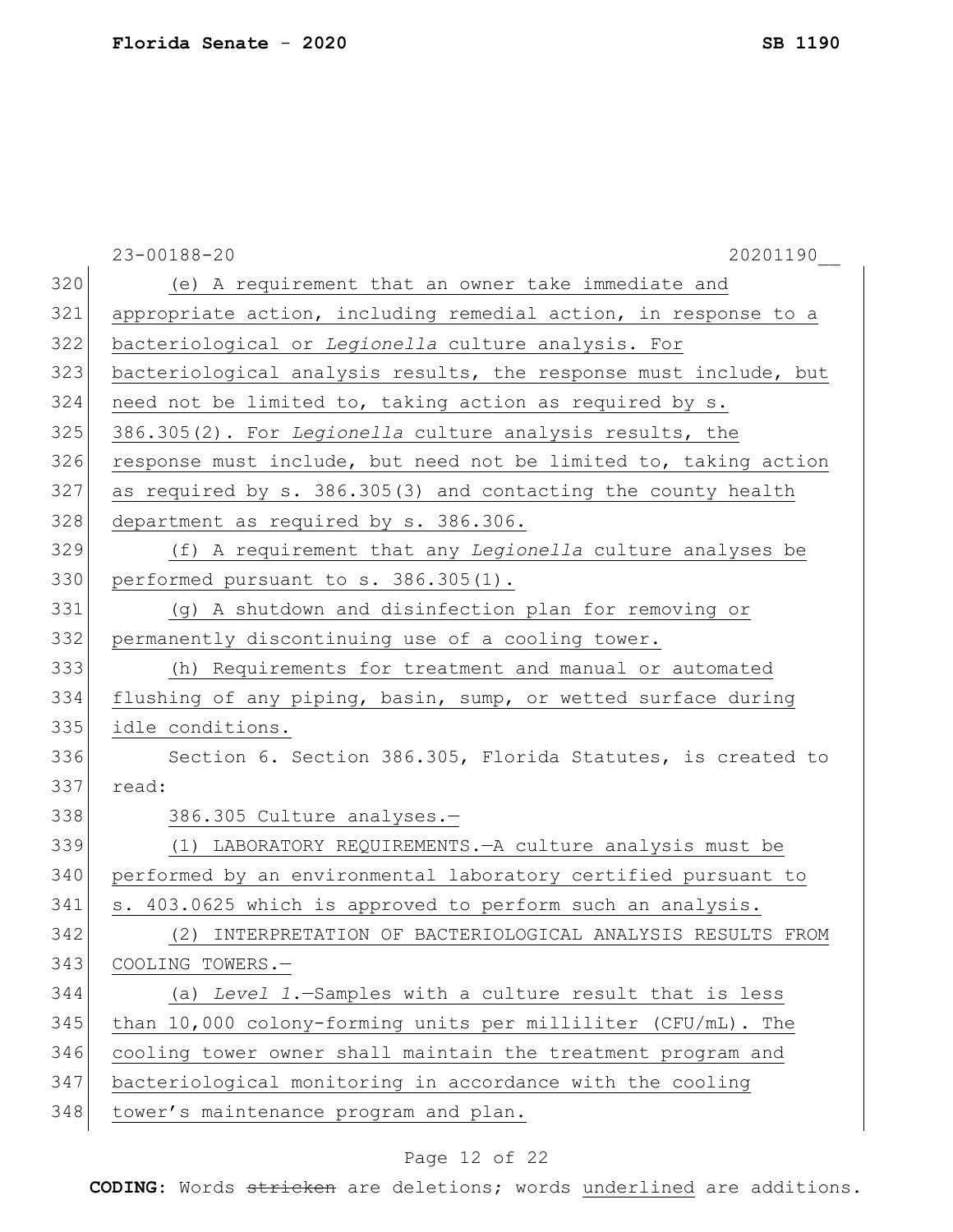|     | $23 - 00188 - 20$<br>20201190                                     |
|-----|-------------------------------------------------------------------|
| 349 | (b) Level 2.-Samples with a culture result that is greater        |
| 350 | than or equal to 10,000 CFU/mL but less than 100,000 CFU/mL. The  |
| 351 | cooling tower owner shall do all of the following until the       |
| 352 | water sample culture results meet the Level 1 criteria:           |
| 353 | 1. Review the treatment program.                                  |
| 354 | 2. Initiate immediate disinfection by increasing biocide          |
| 355 | concentration or using a different biocide within 24 hours after  |
| 356 | receiving the analysis results.                                   |
| 357 | 3. Retest the water within 3 to 7 days after receiving the        |
| 358 | analysis results.                                                 |
| 359 | (c) Level 3.-Samples with a culture result that is greater        |
| 360 | than or equal to 100,000 CFU/mL but less than $1,000,000$ CFU/mL. |
| 361 | The cooling tower owner shall do all of the following until the   |
| 362 | water sample culture results meet the Level 1 criteria:           |
| 363 | 1. Review the treatment program and provide notification as       |
| 364 | required by s. 386.306.                                           |
| 365 | 2. Increase biocides within 24 hours after receiving the          |
| 366 | analysis results.                                                 |
| 367 | 3. Perform a visual inspection to evaluate the need to            |
| 368 | perform cleaning and additional disinfection.                     |
| 369 | 4. Retest the water within 3 to 7 days after receiving the        |
| 370 | analysis results.                                                 |
| 371 | (d) Level 4. - Samples with a culture result that is greater      |
| 372 | than or equal to 1,000,000 CFU/mL. The cooling tower owner shall  |
| 373 | do all of the following until the water sample culture results    |
| 374 | meet the Level 1 criteria:                                        |
| 375 | 1. Review the treatment program and provide notification as       |
| 376 | required by s. 386.306.                                           |
| 377 | 2. Increase biocides within 2 hours after receiving the           |
|     |                                                                   |

# Page 13 of 22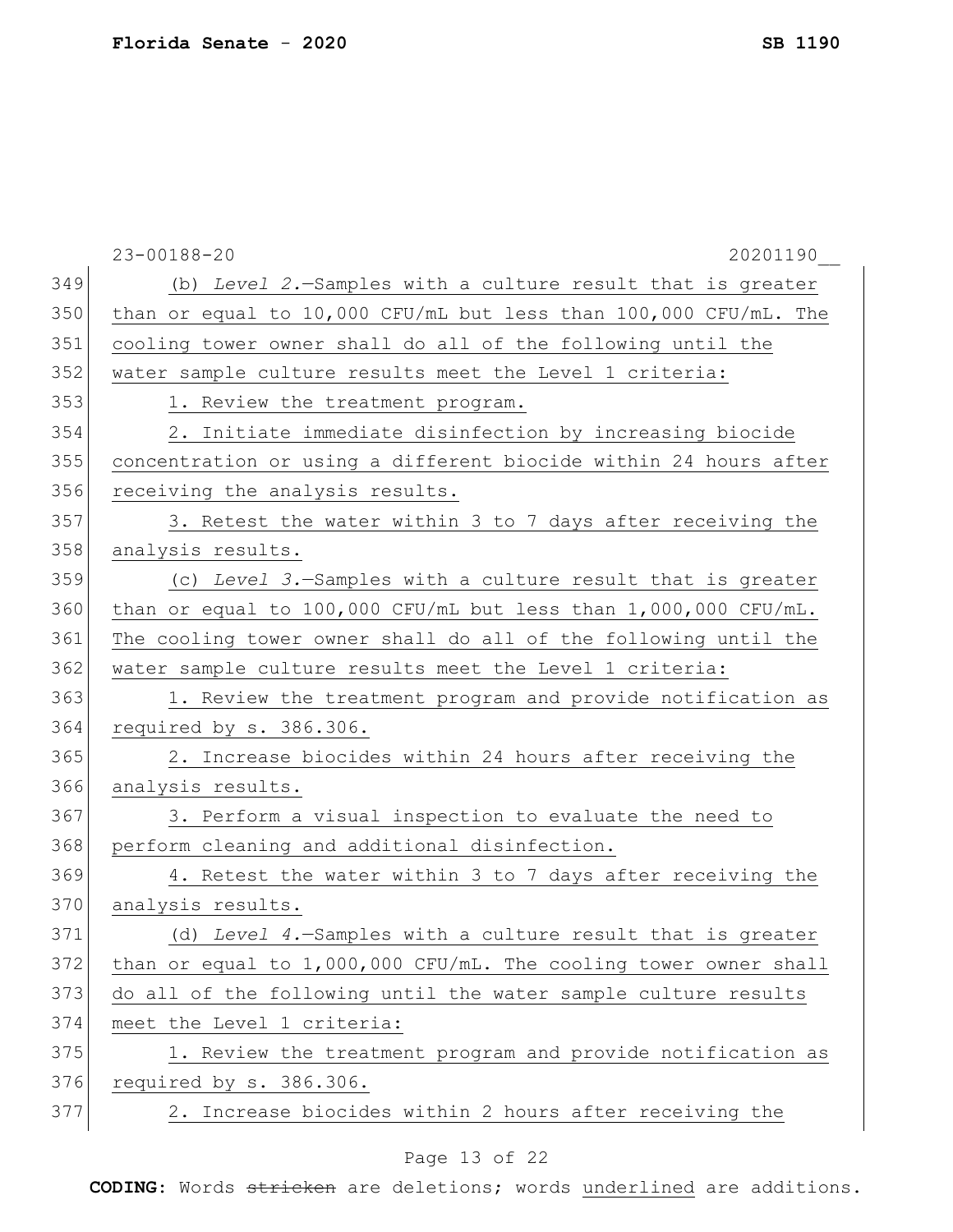|     | $23 - 00188 - 20$<br>20201190                                    |
|-----|------------------------------------------------------------------|
| 378 | analysis results.                                                |
| 379 | 3. Within 48 hours after receiving the analysis results,         |
| 380 | perform remediation of the tower by hyper halogenating,          |
| 381 | cleaning, and flushing the tower.                                |
| 382 | 4. Retest the water within 3 to 7 days after receiving the       |
| 383 | analysis results.                                                |
| 384 | (3) INTERPRETATION OF LEGIONELLA CULTURE RESULTS FROM            |
| 385 | COOLING TOWERS.-                                                 |
| 386 | (a) Level 1.-Legionella culture sample results of less than      |
| 387 | 20 CFU/mL. The cooling tower owner shall maintain the treatment  |
| 388 | program and monitoring in accordance with the cooling tower's    |
| 389 | maintenance program and plan.                                    |
| 390 | (b) Level 2.-Legionella culture sample results of more than      |
| 391 | or equal to 20 CFU/mL but less than 1,000 CFU/mL. The cooling    |
| 392 | tower owner shall do all of the following until the water sample |
| 393 | culture results meet the Level 1 criteria:                       |
| 394 | 1. Review the treatment program.                                 |
| 395 | 2. Perform immediate online disinfection.                        |
| 396 | 3. Retest the water within 3 to 7 days after receiving the       |
| 397 | analysis results.                                                |
| 398 | a. If the retest indicates a presence of Legionella of more      |
| 399 | than or equal to 20 CFU/mL but less than 100 CFU/mL, the cooling |
| 400 | tower owner must repeat the online disinfection.                 |
| 401 | b. If the subsequent retest indicates a presence of              |
| 402 | Legionella of more than or equal to 100 CFU/mL but less than     |
| 403 | 1,000 CFU/mL, the cooling tower owner must further investigate   |
| 404 | the water treatment program and immediately perform online       |
| 405 | disinfection.                                                    |
| 406 | (c) Level 3.-Legionella culture sample results of more than      |
|     |                                                                  |

# Page 14 of 22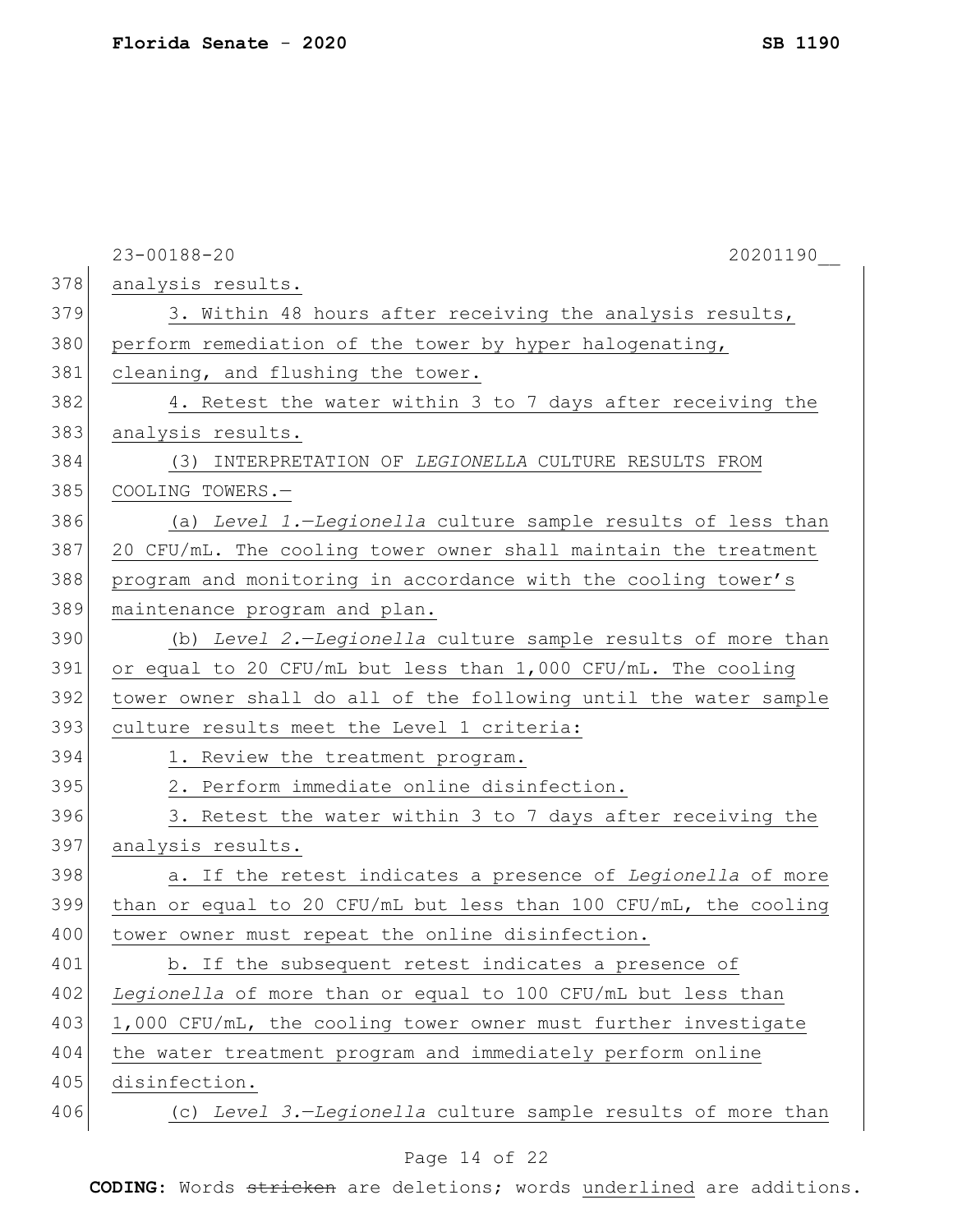|     | $23 - 00188 - 20$<br>20201190                                      |
|-----|--------------------------------------------------------------------|
| 407 | or equal to 1,000 CFU/mL. The cooling tower owner shall do all     |
| 408 | of the following until the water sample culture results meet the   |
| 409 | Level 1 criteria:                                                  |
| 410 | 1. Review the treatment program.                                   |
| 411 | 2. Provide notification as required by s. 386.306.                 |
| 412 | 3. Institute immediate system decontamination.                     |
| 413 | 4. Retest the water within 3 to 7 days after receiving the         |
| 414 | analysis results.                                                  |
| 415 | a. If the retest indicates a presence of Legionella of more        |
| 416 | than or equal to 20 CFU/mL but less than $1,000$ CFU/mL, the       |
| 417 | cooling tower owner must take the actions required under           |
| 418 | paragraph (b).                                                     |
| 419 | b. If the subsequent retest indicates a presence of                |
| 420 | Legionella of more than or equal to $1,000$ CFU/mL, the owner must |
| 421 | perform system decontamination.                                    |
| 422 | Section 7. Section 386.306, Florida Statutes, is created to        |
| 423 | read:                                                              |
| 424 | 386.306 Notification. - A cooling tower owner shall:               |
| 425 | (1) Notify the county health department within 24 hours            |
| 426 | after receiving a Legionella water sample culture result that      |
| 427 | exceeds 1,000 colony-forming units per milliliter. The county      |
| 428 | health department shall notify the department within 24 hours      |
| 429 | after receiving such a report.                                     |
| 430 | (2) Notify the public of such test results in a manner             |
| 431 | determined by the county health department or, at the discretion   |
| 432 | of the department, by the department.                              |
| 433 | Section 8. Section 386.307, Florida Statutes, is created to        |
| 434 | read:                                                              |
| 435 | 386.307 Cooling tower standards.-                                  |
|     |                                                                    |

# Page 15 of 22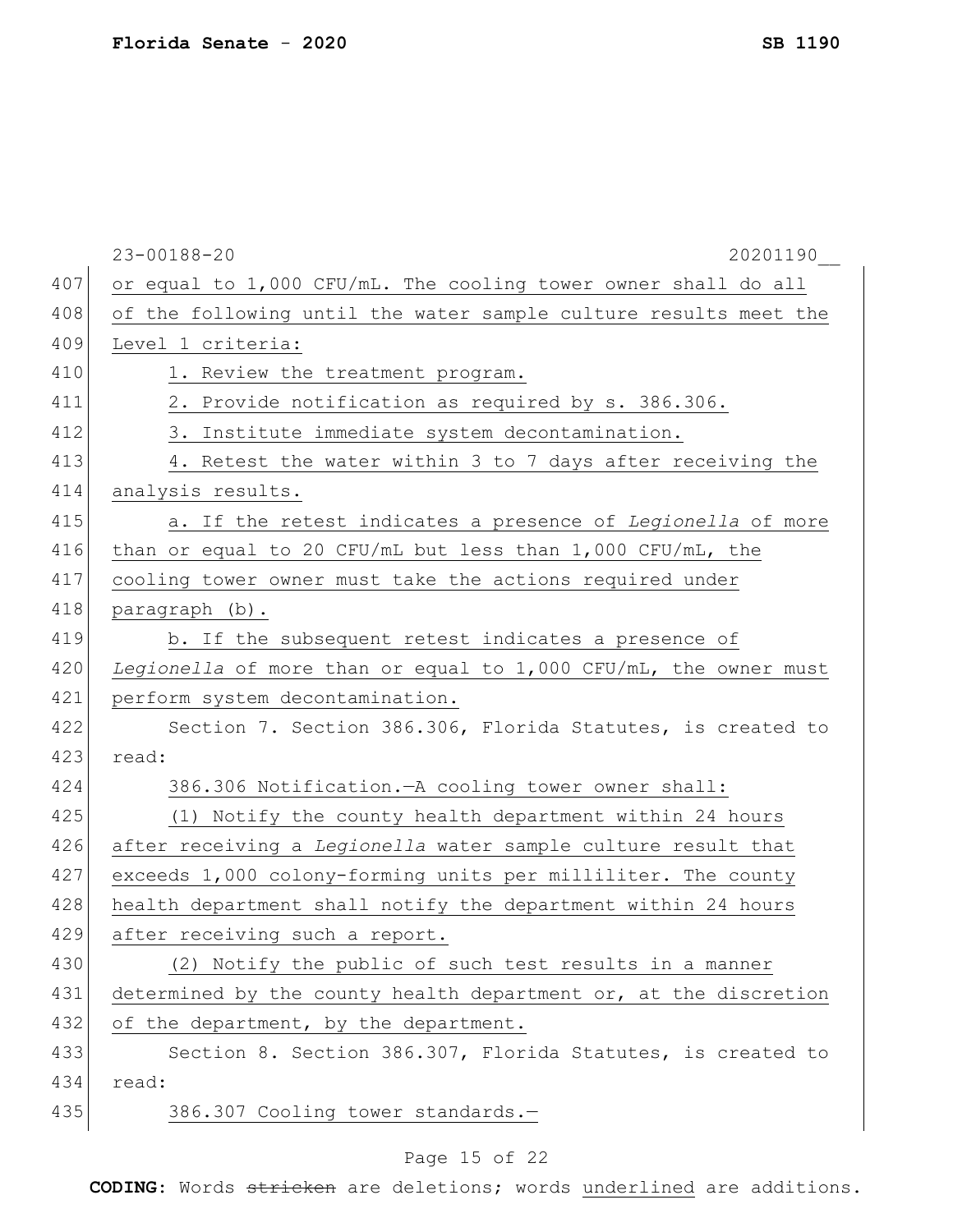|     | $23 - 00188 - 20$<br>20201190                                    |
|-----|------------------------------------------------------------------|
| 436 | (1) DISINFECTION.-                                               |
| 437 | (a) A person who disinfects a cooling tower must be a            |
| 438 | commercial applicator or a certified applicator as defined in s. |
| 439 | 487.021 who is licensed to apply biocide in a cooling tower and  |
| 440 | who is certified in accordance with the requirements of the      |
| 441 | Florida Pesticide Law, or be an apprentice who is under the      |
| 442 | direct supervision of a licensed applicator, as defined in s.    |
| 443 | 487.021.                                                         |
| 444 | (b) The cooling tower owner shall maintain the name and          |
| 445 | certification number of the applicator who disinfects the        |
| 446 | cooling tower under paragraph (a) or the business name and       |
| 447 | number of the company providing onsite disinfection.             |
| 448 | (c) Only biocide products registered by the Department of        |
| 449 | Environmental Protection for use in cooling towers or pesticidal |
| 450 | devices produced in an establishment registered by the           |
| 451 | Environmental Protection Agency may be used to disinfect a       |
| 452 | cooling tower.                                                   |
| 453 | $(2)$ EFFICIENCY.-                                               |
| 454 | (a) Each cooling tower owner shall install make-up and           |
| 455 | blowdown meters on each of his, her, or its cooling towers to    |
| 456 | monitor the total volume of water used by the cooling tower and  |
| 457 | shall ensure that the cooling tower has an automatic             |
| 458 | conductivity controller, a high-efficiency drift eliminator, and |
| 459 | an overflow alarm to prevent overflow of the sump in case of     |
| 460 | make-up water valve failure. The overflow alarm must provide an  |
| 461 | alert through an energy management control system to the cooling |
| 462 | tower operators in the event of an overflow of the sump.         |
| 463 | (b) All cooling towers must achieve at least eight cycles        |
| 464 | of concentration using automatic conductivity control.           |

# Page 16 of 22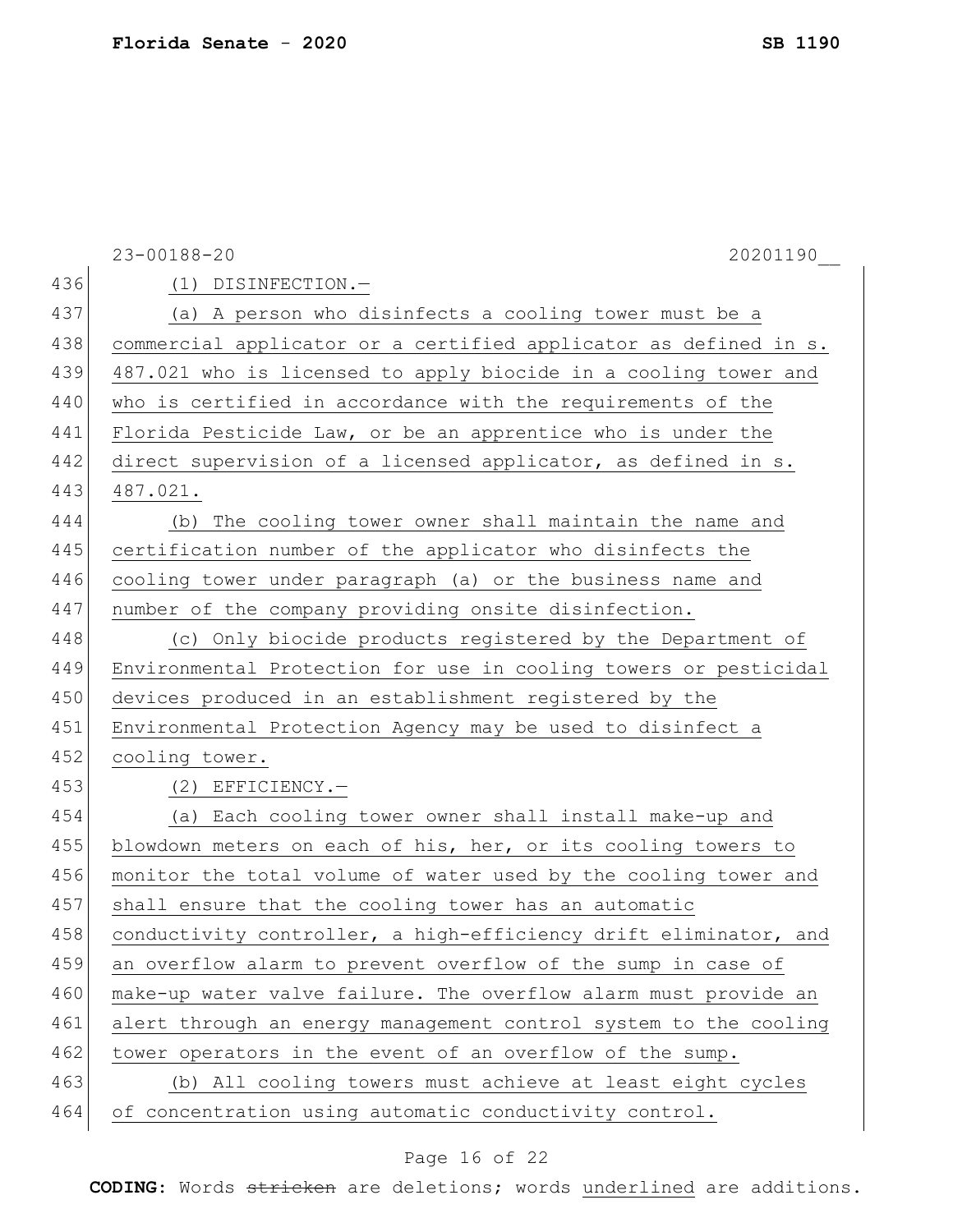|     | $23 - 00188 - 20$<br>20201190                                   |
|-----|-----------------------------------------------------------------|
| 465 | (c) The efficiency of the cooling tower water system must       |
| 466 | be measured by the percentage of water that is delivered to the |
| 467 | cooling tower versus the blowdown water volume.                 |
| 468 | (d) If the local water utility supplies water to the            |
| 469 | property, water meters must meet the requirements of the        |
| 470 | utility.                                                        |
| 471 | Section 9. Section 386.308, Florida Statutes, is created to     |
| 472 | read:                                                           |
| 473 | 386.308 Compliance inspection and certification.-               |
| 474 | (1) COMPLIANCE INSPECTION.-                                     |
| 475 | (a) Each cooling tower owner shall ensure that each of his,     |
| 476 | her, or its cooling towers is inspected before initial startup  |
| 477 | and at intervals of not more than every 90 days while in use.   |
| 478 | (b) A compliance inspection must be performed by a              |
| 479 | qualified person who is unaffiliated with the water treatment   |
| 480 | company; a professional engineer licensed in this state; an     |
| 481 | industrial hygienist; a water technologist; or an environmental |
| 482 | consultant, any of whom must have training and experience in    |
| 483 | performing inspections in accordance with current standard      |
| 484 | industry protocols, including, but not limited to, ANSI/ASHRAE  |
| 485 | Standard 188-2018, Legionellosis: Risk Management for Building  |
| 486 | Water Systems.                                                  |
| 487 | (c) Each compliance inspection must include an evaluation,      |
| 488 | on a standardized inspection form created by the department, of |
| 489 | all of the following:                                           |
| 490 | 1. The cooling tower and associated equipment for the           |
| 491 | presence of organic material, biofilm, algae, debris, and other |
| 492 | visible contaminants.                                           |
| 493 | 2. The general condition of the cooling tower basin, remote     |
|     | Page 17 of 22                                                   |

### Page 17 of 22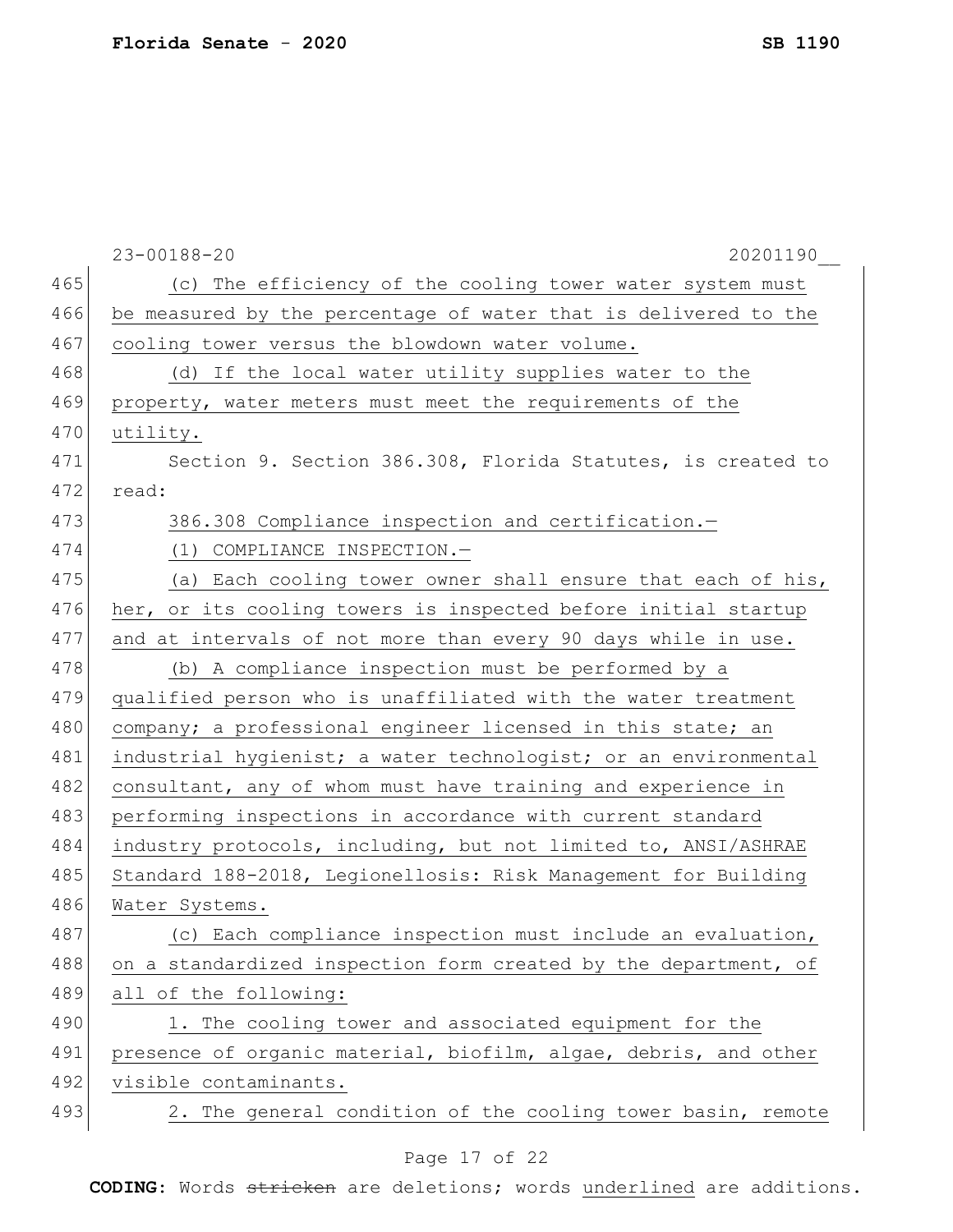|     | $23 - 00188 - 20$<br>20201190                                    |
|-----|------------------------------------------------------------------|
| 494 | sump, packing material, and drift eliminators.                   |
| 495 | 3. The water make-up connections and control, including          |
| 496 | backflow protection or air gaps, as needed.                      |
| 497 | 4. Whether the conductivity control and the make-up and          |
| 498 | blowdown meters are functioning properly.                        |
| 499 | 5. Whether the water treatment equipment, including, but         |
| 500 | not limited to, pumps, timers, valves, and strain gauges, are    |
| 501 | functioning properly.                                            |
| 502 | (d) Information collected during compliance inspections          |
| 503 | must be collected and entered into the department's mobile data  |
| 504 | collection platform, must include the standardized inspection    |
| 505 | form, and must be submitted to the registration portal by a      |
| 506 | qualified person as specified in paragraph (b).                  |
| 507 | (e) The person performing the inspection shall report any        |
| 508 | deficiencies found to the owner so that corrective action may be |
| 509 | taken and document all completed corrective actions using the    |
| 510 | department's mobile data collection platform.                    |
| 511 | (2) CERTIFICATION. - By November 1, 2020, and by each            |
| 512 | November 1 thereafter, a cooling tower owner shall obtain an     |
| 513 | annual certification from a qualified person which certifies     |
| 514 | that a maintenance program and plan is in place for the cooling  |
| 515 | tower and that all actions required under that plan and this     |
| 516 | part have been taken, including, but not limited to, all of the  |
| 517 | following:                                                       |
| 518 | (a) All required bacteriological culture sampling and            |
| 519 | analyses.                                                        |
| 520 | (b) All Legionella culture sampling and analyses, including      |
| 521 | any immediate Legionella culture sampling and analyses performed |
| 522 | pursuant to s. 386.304(2)(d) and (e).                            |
|     |                                                                  |

# Page 18 of 22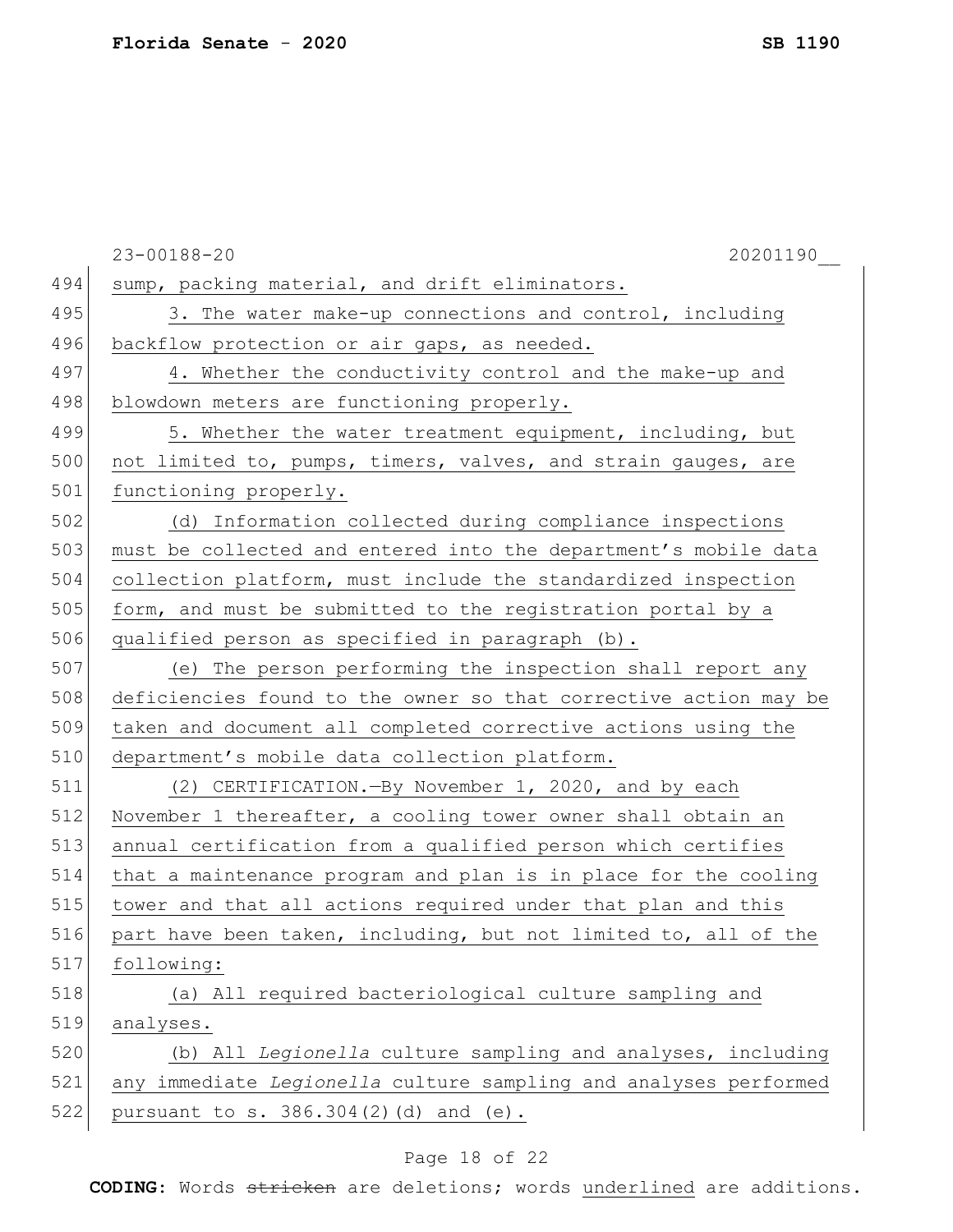|     | $23 - 00188 - 20$<br>20201190                                    |
|-----|------------------------------------------------------------------|
| 523 | (c) Any disinfection performed pursuant to the standards         |
| 524 | specified in s. 386.307(1).                                      |
| 525 | (d) All compliance inspections performed pursuant to             |
| 526 | subsection (1).                                                  |
| 527 | (3) REPORTING.-All inspection findings, deficiencies,            |
| 528 | corrective actions, and certifications must be reported to the   |
| 529 | department and maintained by the owner as required by s.         |
| 530 | 386.303.                                                         |
| 531 | Section 10. Section 386.309, Florida Statutes, is created        |
| 532 | to read:                                                         |
| 533 | 386.309 Enforcement.-                                            |
| 534 | (1) The department or a county health department may             |
| 535 | require an owner to conduct Legionella culture sampling and      |
| 536 | analysis following a determination, based on epidemiologic data  |
| 537 | or laboratory testing, that one or more cases of legionellosis   |
| 538 | are or may be associated with a cooling tower.                   |
| 539 | (2) An officer, employee, or agent of the department or the      |
| 540 | county health department may enter onto any property to inspect  |
| 541 | a cooling tower for compliance with this part and may take water |
| 542 | samples as part of such inspections. Such inspections must be    |
| 543 | conducted as provided in s. 487.071.                             |
| 544 | (3) If an owner fails to register a cooling tower, develop       |
| 545 | and maintain a maintenance program and plan for a cooling tower, |
| 546 | obtain certification for a cooling tower, disinfect a cooling    |
| 547 | tower, perform or obtain required culture sampling and analysis, |
| 548 | or conduct inspections of a cooling tower as required in this    |
| 549 | part, the department or the county health department may         |
| 550 | determine that such failure constitutes a nuisance pursuant to   |
| 551 | this chapter.                                                    |

# Page 19 of 22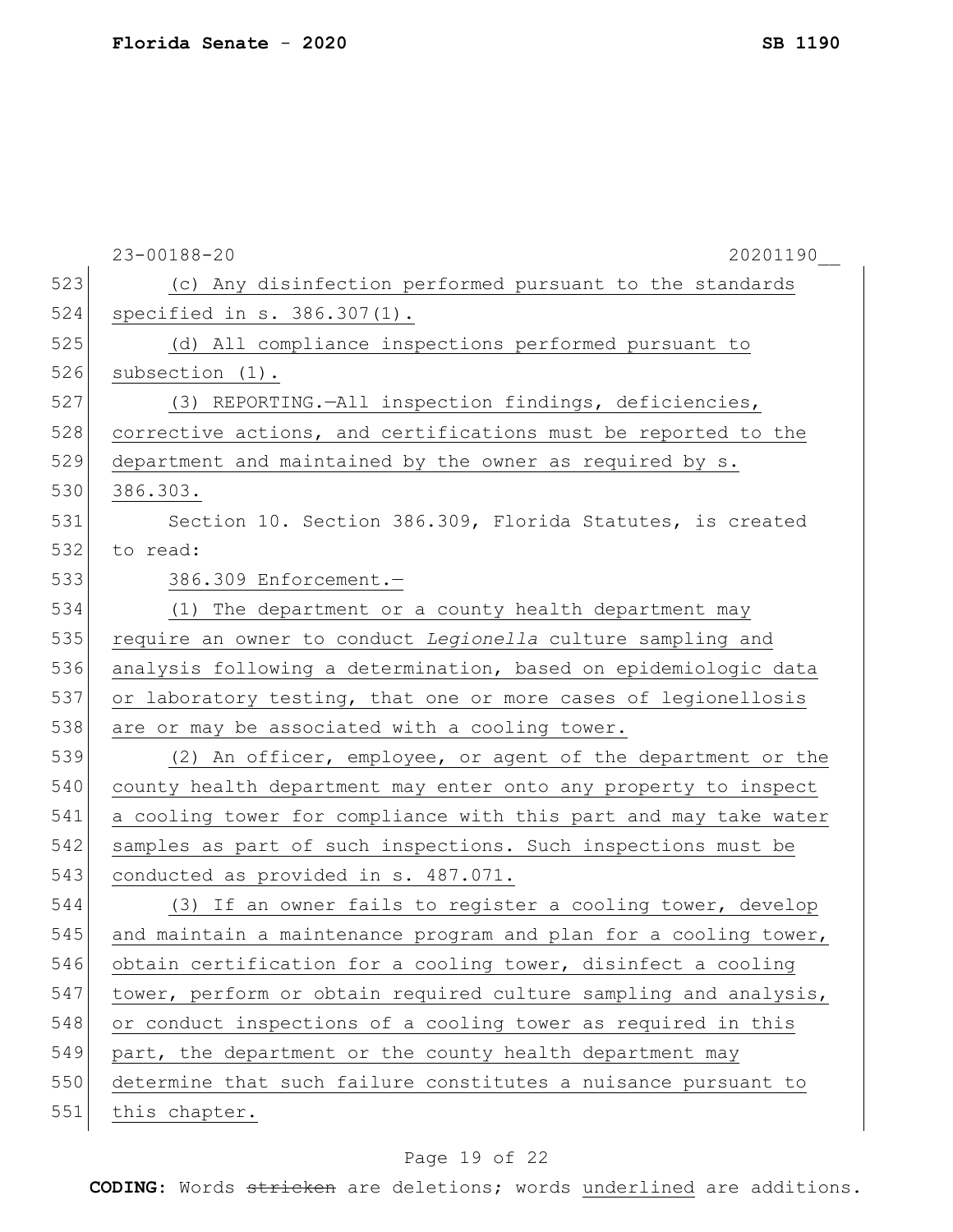|     | $23 - 00188 - 20$<br>20201190                                    |
|-----|------------------------------------------------------------------|
| 552 | (4) An owner who violates this part is subject to civil and      |
| 553 | criminal penalties as provided in s. 386.051. Each day that an   |
| 554 | owner remains in violation of this part constitutes a separate   |
| 555 | offense.                                                         |
| 556 | (5) The State Surgeon General shall submit a report to the       |
| 557 | President of the Senate and the Speaker of the House of          |
| 558 | Representatives by each January 1 which includes all of the      |
| 559 | following information:                                           |
| 560 | (a) For the prior year:                                          |
| 561 | 1. The number of new cooling tower registrations issued and      |
| 562 | the number of notifications of discontinued use of a cooling     |
| 563 | tower received by the department pursuant to s. 386.303 as of    |
| 564 | November 1.                                                      |
| 565 | 2. The number of annual certifications that a cooling tower      |
| 566 | was inspected, tested, cleaned, and disinfected received by the  |
| 567 | department pursuant to s. 386.308 as of November 1.              |
| 568 | 3. The number of reports of tests for the presence of            |
| 569 | Legionella which reported levels above 1,000 CFU/mL received by  |
| 570 | the department.                                                  |
| 571 | 4. The number of inspections of cooling towers conducted by      |
| 572 | the department, or a county health department on behalf of the   |
| 573 | department, along with the number and types of any violations    |
| 574 | cited during such inspections.                                   |
| 575 | 5. The number of cleanings, disinfections, or other actions      |
| 576 | performed by or on behalf of the department.                     |
| 577 | 6. The number of persons diagnosed with legionellosis in         |
| 578 | this state to the extent known or reasonably discoverable by the |
| 579 | department.                                                      |
| 580 | (b) Recommendations as to whether department rules should        |
|     | $\cap$ $\cap$<br>へも つつ                                           |

### Page 20 of 22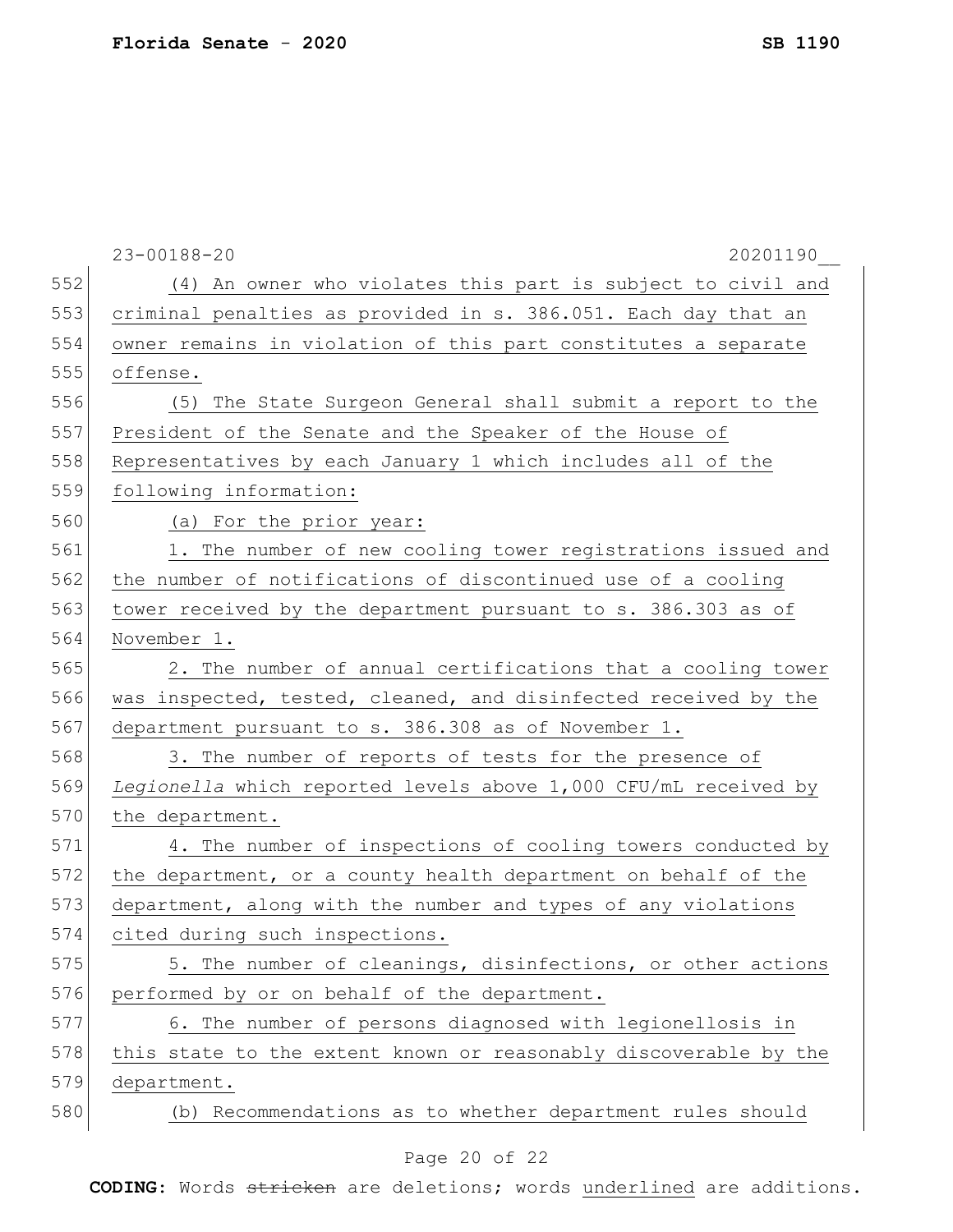|     | $23 - 00188 - 20$<br>20201190                                    |
|-----|------------------------------------------------------------------|
| 581 | be amended to include requirements for any of the building water |
| 582 | systems described in ANSI/ASHRAE Standard 188-2018,              |
| 583 | Legionellosis: Risk Management for Building Water Systems.       |
| 584 | (c) Information regarding the implementation of any such         |
| 585 | requirements, their effectiveness in preventing outbreaks of     |
| 586 | legionellosis, and recommendations for improvements or           |
| 587 | modifications to department rules to further the control of      |
| 588 | Legionella.                                                      |
| 589 | Section 11. Section 386.3101, Florida Statutes, is created       |
| 590 | to read:                                                         |
| 591 | 386.3101 Waivers. - The department may issue a written           |
| 592 | general or specific waiver with respect to this part if the      |
| 593 | department determines that such waiver will not present a danger |
| 594 | to public health. The department may revoke the waiver upon a    |
| 595 | determination that the waiver may present a danger to public     |
| 596 | health.                                                          |
| 597 | Section 12. Until December 31, 2021, an owner may submit a       |
| 598 | written application to a county health department for a variance |
| 599 | from any requirement of this part for additional time to come    |
| 600 | into compliance with this act. A variance may not exceed 90      |
| 601 | days. The application must include an explanation as to why the  |
| 602 | variance will not present a danger to public health. With the    |
| 603 | approval of the Department of Health, the county health          |
| 604 | department may approve such application for a variance in        |
| 605 | writing, subject to any conditions that the department or county |
| 606 | health department may deem appropriate to protect public health. |
| 607 | The department or the county health department may revoke a      |
| 608 | variance upon a determination that the variance may present a    |
| 609 | danger to public health.                                         |
|     |                                                                  |

# Page 21 of 22